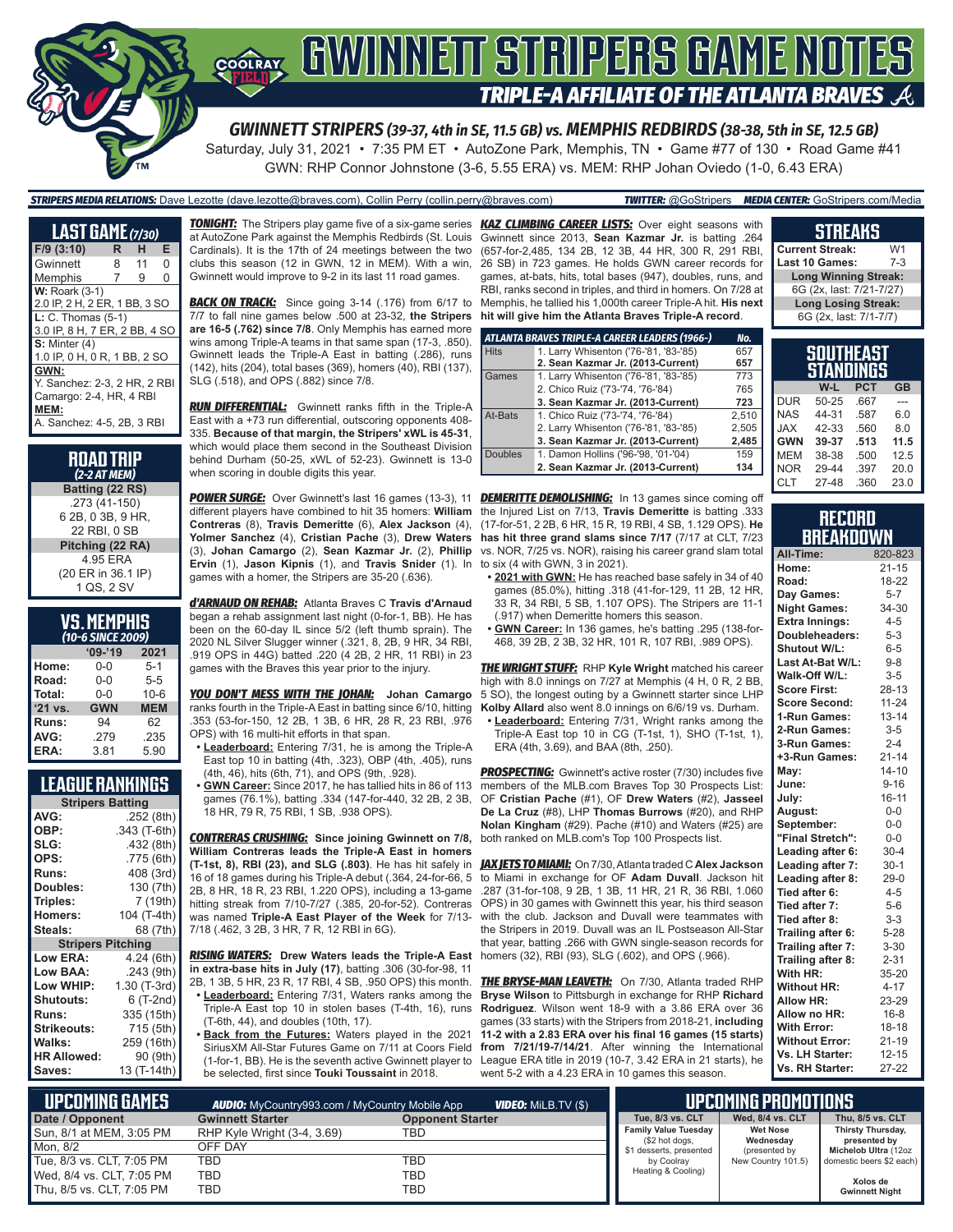

#### *SATURDAY, JULY 31, 2021 AT MEMPHIS*

### **MANAGER MATT TUIASOSOPO**

**Matt Tuiasosopo** is in his first season as Gwinnett manager and his third season as a coach in the Atlanta Braves organization in 2021. He was named the seventh manager in team history on 3/30/21. Tuiasosopo is both the youngest manager in team history (turned 35 on 5/10) and the first former Gwinnett player to manage the club (hit .221 with 19 HR, 73 RBI in 178 games from 2016-17).

Tuiasosopo made his managerial debut in 2019 with Class-A Rome, leading the club to a 65-74 record and earning Atlanta's Bobby Cox Award for minor league manager of the year. He was set to return to Rome in 2020, but was reassigned to the Braves Alternate Training Site at Coolray Field once the MiLB season was canceled.

| Tuiasosopo's Managerial Career | Games | W-L     | <b>PCT</b> | <b>Plavoffs</b> |
|--------------------------------|-------|---------|------------|-----------------|
| With Gwinnett (1 Season):      | 76    | 39-37   | .513       |                 |
| MiLB Career (2 Seasons):       | 215   | 104-111 | 484        |                 |

*All staff bios available in the 2021 Stripers Media Guide*

| EJECTIONS (3)              |                          |                         |  |  |  |
|----------------------------|--------------------------|-------------------------|--|--|--|
| Player/Coach               | Date/Inning              | <b>Umpire</b>           |  |  |  |
| <b>Ryan Goins</b>          | 5/25 vs. MEM, 7th Inning | <b>HP Clint Vondrak</b> |  |  |  |
| <b>MGR Matt Tuiasosopo</b> | 6/3 vs. JAX, 8th Inning  | <b>HP Alex Tosi</b>     |  |  |  |
| <b>Travis Snider</b>       | 7/30 at MEM, 8th Inning  | HP John Bacon           |  |  |  |

| TEAM DEFENSE (5TH IN TRIPLE-A EAST)                                                                                  |                                                          |           |                          |            |            |           |           |
|----------------------------------------------------------------------------------------------------------------------|----------------------------------------------------------|-----------|--------------------------|------------|------------|-----------|-----------|
| <b>PCT</b>                                                                                                           | G                                                        | ТC        | <b>PO</b>                | A          | Е          | <b>DP</b> | <b>TP</b> |
| .983                                                                                                                 | 76                                                       | 2716      | 1973                     | 698        | 45         | 75        |           |
| <b>Catchers</b>                                                                                                      |                                                          | <b>SB</b> | $\mathsf{cs}$            | <b>ATT</b> | <b>PCT</b> | <b>PB</b> | W-L       |
| Casteel, Ryan                                                                                                        |                                                          |           | 0                        |            | .000       | 1         | $1 - 1$   |
| Contreras, William                                                                                                   |                                                          | 4         | 0                        | 4          | .000       | 2         | $9 - 1$   |
| d'Arnaud, Travis                                                                                                     |                                                          | 0         | 0                        | 0          |            | 0         | $1 - 0$   |
| Jackson, Alex                                                                                                        |                                                          | 10        | 4                        | 14         | .286       |           | $11 - 12$ |
| Lucroy, Jonathan                                                                                                     |                                                          | 18        | 5                        | 23         | .217       |           | $8 - 15$  |
| Martinez, Carlos                                                                                                     |                                                          | 3         | 0                        | 3          | .000       |           | $2 - 1$   |
| Morales, Jonathan                                                                                                    |                                                          | 10        | 3                        | 13         | .231       |           | $7 - 7$   |
| Total:                                                                                                               | 46<br>12<br>58<br>.207                                   |           |                          |            |            | 39-37     |           |
| Waters (8), Demeritte (4), Ervin (4), Sanchez (2),<br>Outfield Assists (21):<br>Almonte (1), Inciarte (1), Pache (1) |                                                          |           |                          |            |            |           |           |
| <b>Pitcher Pickoffs (2):</b>                                                                                         |                                                          |           | Y. Lopez (1), Muller (1) |            |            |           |           |
|                                                                                                                      | <b>Catcher Pickoffs (2):</b><br>Casteel (1), Jackson (1) |           |                          |            |            |           |           |

## **STARTS**

|     | <b>By Batting Order</b>                                                                    |
|-----|--------------------------------------------------------------------------------------------|
| 1:  | Waters (52), Pache (10), Inciarte (6), Arcia (5), Almonte (1), Ervin (1), Sanchez (1)      |
| 2:  | Pache (23), Kipnis (22), Arcia (12), Goins (7), Demeritte (3), Waters (3),                 |
|     | Almonte (1), Camargo (1), Ervin (1), Gore (1), Heredia (1) Sanchez (1)                     |
| 3:  | Arcia (33), Camargo (28), Demeritte (4), Jackson (3), Kipnis (3), Lucroy (3),              |
|     | Contreras (1), d'Arnaud (1)                                                                |
| 4:  | Camargo (26), Jackson (17), Demeritte (14), Lucroy (5), Kipnis (4), Almonte (3),           |
|     | Casteel (3), Contreras (3), Kazmar Jr. (1)                                                 |
| 5:  | Lucroy (13), Contreras (11), Goins (10), Kazmar Jr. (9), Almonte (8), Jackson (8),         |
|     | Kipnis (5), Demeritte (4), Camargo (3), Snider (2), Casteel (1), Ervin (1), Sanchez (1)    |
| 6:  | Goins (17), Kazmar Jr. (10), Casteel (8), Ervin (8), Snider (8), Demeritte (5),            |
|     | Lucroy (5), Almonte (4), Waters (4), Pache (3), Sanchez (3), Jackson (1)                   |
| 7:  | Ervin (20), Kazmar Jr. (15), Goins (10), Snider (9), Sanchez (8), Pache (5),               |
|     | Casteel (3), Demeritte (3), Morales (2), Almonte (1)                                       |
| 8:  | Sanchez (25), Ervin (10), Morales (10), Kazmar Jr. (9), Snider (6), Goins (5),             |
|     | Casteel (4), Gore (4), Brugman (1), Martinez (1), Unroe (1)                                |
| 9:  | Starting Pitchers (46), Sanchez (10), Morales (8), Snider (3), Casteel (2),                |
|     | Gore (2), Kazmar Jr. (2), Martinez (2), Unroe (1)                                          |
|     | <b>By Position</b>                                                                         |
| C:  | Jackson (23), Lucroy (23), Morales (14), Contreras (10), Martinez (3), Casteel (2),        |
|     | d'Arnaud (1)                                                                               |
| 1B: | Camargo (32), Casteel (17), Snider (10), Kazmar Jr. (8), Morales (4), Lucroy (2),          |
|     | Unroe (2), Goins (1)                                                                       |
| 2B: | Kipnis (26), Goins (19), Sanchez (16), Kazmar Jr. (14), Arcia (1)                          |
| 3B: | Camargo (23), Kazmar Jr. (23), Sanchez (17), Goins (8), Arcia (3), Morales (2)             |
| SS: | Arcia (41), Goins (21), Sanchez (12), Camargo (1), Kazmar Jr. (1)                          |
| LF: | Waters (21), Ervin (19), Almonte (9), Gore (7), Snider (7), Kipnis (5), Arcia (4),         |
|     | Demeritte (2), Heredia (1), Sanchez (1)                                                    |
| CF: | Pache (39), Waters (26), Ervin (6), Inciarte (5)                                           |
| RF: | Demeritte (29), Ervin (15), Waters (12), Almonte (8), Snider (8), Sanchez (3),             |
|     | Camargo (1)                                                                                |
| DH: | Jackson (6), Contreras (5), Kipnis (3), Snider (3), Casteel (2), Demeritte (2), Pache (2), |
|     | Almonte (1), Arcia (1), Brugman (1), Camargo (1), Ervin (1), Inciarte (1), Lucroy (1)      |
|     |                                                                                            |
|     |                                                                                            |

| VS. 2021 OPPONENTS |           |           |              |               |         |             |              |  |  |  |  |  |  |
|--------------------|-----------|-----------|--------------|---------------|---------|-------------|--------------|--|--|--|--|--|--|
|                    | Home      | Road      | <b>Total</b> |               | Home    | <b>Road</b> | <b>Total</b> |  |  |  |  |  |  |
| <b>CHA</b>         | ---       | $11 - 1$  | $11 - 1$     | COL           |         |             |              |  |  |  |  |  |  |
| <b>DUR</b>         | ---       | $1 - 5$   | $1 - 5$      | LOU           | $4 - 2$ | ---         | $4 - 2$      |  |  |  |  |  |  |
| <b>JAX</b>         | $1 - 5$   | ---       | $1 - 5$      | <b>MW DIV</b> | $4 - 2$ | $0-0$       | $4 - 2$      |  |  |  |  |  |  |
| <b>IMEM</b>        | $5 - 1$   | $5 - 5$   | $10 - 6$     |               |         |             |              |  |  |  |  |  |  |
| <b>NAS</b>         | $6-6$     | $0-6$     | $6 - 12$     |               |         |             |              |  |  |  |  |  |  |
| <b>NOR</b>         | $5-1$     | $1 - 5$   | $6-6$        |               |         |             |              |  |  |  |  |  |  |
| I SE DIV           | $17 - 13$ | $18 - 22$ | 35-35        |               |         |             |              |  |  |  |  |  |  |

### **LAST AT-BAT WINS** *(9)*

| The Stripers are 9-8 (.529) in games decided in the last at-bat in 2021. |                          |                                         |  |  |  |  |  |  |  |  |
|--------------------------------------------------------------------------|--------------------------|-----------------------------------------|--|--|--|--|--|--|--|--|
| Date/Opponent                                                            | <b>Score</b>             | <b>Game-Winning Play</b>                |  |  |  |  |  |  |  |  |
| 5/4 at Charlotte                                                         | 10-9 (12th)              | Almonte scores on E4 (Reynolds)         |  |  |  |  |  |  |  |  |
| 5/9 at Charlotte                                                         | 12-9 (10th)              | Camargo RBI single                      |  |  |  |  |  |  |  |  |
| 5/14 vs. Louisville                                                      | $2-1$ (8th)              | Arcia solo HR                           |  |  |  |  |  |  |  |  |
| 5/16 vs. Louisville                                                      | 5-4 $(9th)*$             | Arcia walk-off solo HR                  |  |  |  |  |  |  |  |  |
| 5/25 vs. Memphis                                                         | $2-1$ (9th) <sup>*</sup> | Kazmar walk-off single                  |  |  |  |  |  |  |  |  |
| 6/9-G2 at Memphis                                                        | $3-1$ (8th)              | Waters RBI single                       |  |  |  |  |  |  |  |  |
| 6/18 vs. Nashville                                                       | 8-7 (10th)*              | Arcia scores on E4 (Hiura on Lucroy FC) |  |  |  |  |  |  |  |  |
| 6/30 at Durham                                                           | $2-1$ (9th)              | Pache RBI single                        |  |  |  |  |  |  |  |  |
| 7/18 at Charlotte                                                        | 13-12 (9th)              | Contreras RBI double                    |  |  |  |  |  |  |  |  |
|                                                                          |                          |                                         |  |  |  |  |  |  |  |  |

*\*Denotes "walk-off" win*

Kipnis, Jason *Lucroy, Jonathan* Martinez, Carlos Morales, Jonathan Pache, Cristian Sanchez, Yolmer Snider, Travis Unroe, Riley Waters, Drew

### **GWINNETT PLAYERS USED** *(54 IN 2021)*

|                     | Pitchers (30)    | Position (24)      |        |  |  |  |  |
|---------------------|------------------|--------------------|--------|--|--|--|--|
| Arano, Victor       | Kingham, Nolan   | Almonte, Abraham   | Kipnis |  |  |  |  |
| Biddle, Jesse       | Lee, Dylan       | Arcia, Orlando     | Lucroy |  |  |  |  |
| Bradford, Chasen    | Lopez, Yoan      | Brugman, Jaycob    | Martin |  |  |  |  |
| Burrows, Thomas     | Martin, Chris    | Camargo, Johan     | Morale |  |  |  |  |
| Chavez, Jesse       | Minter, A.J.     | Casteel, Ryan      | Pache  |  |  |  |  |
| Davidson. Tucker    | Muller, Kyle     | Contreras, William | Sanch  |  |  |  |  |
| De La Cruz, Jasseel | Newcomb, Sean    | d'Arnaud, Travis   | Snider |  |  |  |  |
| Edwards Jr Carl     | Roark, Tanner    | Demeritte, Travis  | Unroe  |  |  |  |  |
| Flaa, Jav           | Rodriguez, Jose  | Ervin, Phillip     | Water  |  |  |  |  |
| Greene, Shane       | Santana, Edgar   | Goins, Ryan        |        |  |  |  |  |
| Hernandez, Daysbel  | Tice, Ty         | Gore, Terrance     |        |  |  |  |  |
| Horacek, Mitch      | Toussaint, Touki | Heredia, Guillermo |        |  |  |  |  |
| Johnstone, Connor   | Webb, Jacob      | Inciarte, Ender    |        |  |  |  |  |
| Jones. Nate         | Wilson, Bryse    | Jackson, Alex      |        |  |  |  |  |
| Kelley, Trevor      | Wright, Kyle     | Kazmar Jr., Sean   |        |  |  |  |  |
|                     |                  |                    |        |  |  |  |  |

*Italics = Player no longer in Braves organization*

### **BASS-LANTA**

**ATLANTA BRAVES REHAB ASSIGNMENTS** *(7 IN 2021)* **Player Injury (IL Date)**<br>RHP Chris Martin **RT Shoulder Infl** RHP Chris Martin RT Shoulder Inflammation (4/7) 5/5-5/11<br>CF Ender Inciarte Strained I T Hamstring (4/17) 5/6-5/12 OF Ender Inciarte Strained LT Hamstring (4/17) 5/6-5<br>OF Guillermo Heredia RT Hamstring Inflammation (5/1) 5/14 OF Guillermo Heredia RT Hamstring Inflammation (5/1) 5/14<br>C Alex Jackson Strained LT Hamstring (5/2) 5/21-6/9, 6/30-7/20 C Alex Jackson Strained LT Hamstring (5/2) 5/21-6/9<br>CF Cristian Pache RT Hamstring Inflammation (5/14) 5/29-6/1 OF Cristian Pache RT Hamstring Inflammation (5/14)<br>RHP Touki Toussaint RT Shoulder Strain (3/26) RHP Touki Toussaint RT Shoulder Strain (3/26) 6/22-7/15<br>C Travis d'Arnaud LT Thumb Sprain (5/2) 7/30-LT Thumb Sprain (5/2) **27 players have played for both Gwinnett and Atlanta in 2021:** OF Abraham Almonte INF/OF Orlando Arcia LHP Jesse Biddle INF Johan Camargo RHP Jesse Chavez C William Contreras C Travis d'Arnaud LHP Tucker Davidson RHP Carl Edwards Jr. RHP Jay Flaa RHP Shane Greene OF Guillermo Heredia OF Ender Inciarte C Alex Jackson RHP Nate Jones INF Sean Kazmar Jr. C Jonathan Lucroy RHP Chris Martin LHP Kyle Muller (MLB Debut) LHP Sean Newcomb OF Cristian Pache RHP Edgar Santana RHP Ty Tice RHP Touki Toussaint RHP Jacob Webb RHP Bryse Wilson RHP Kyle Wright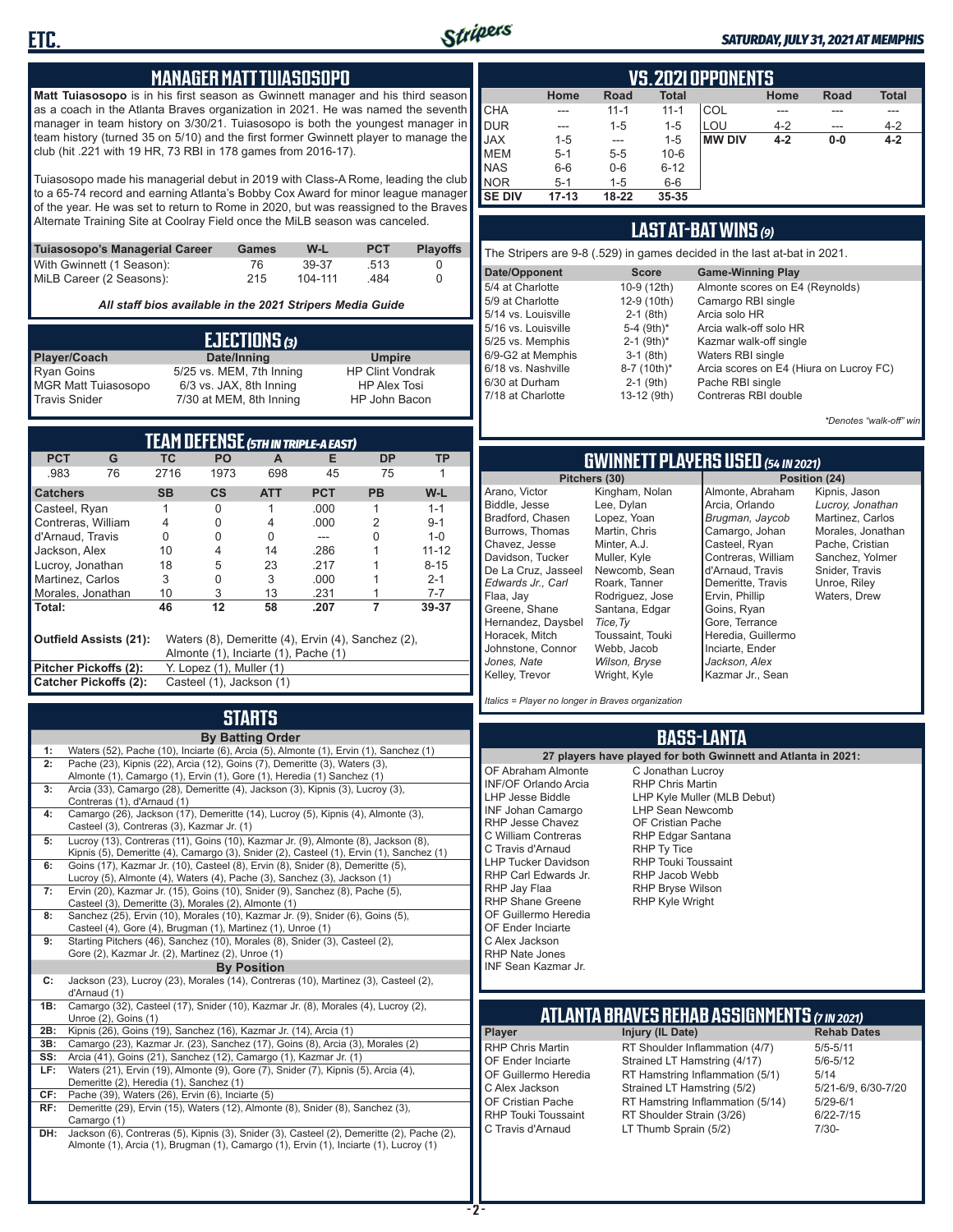## **STARTING PITCHER**



#### *SATURDAY, JULY 31, 2021 AT MEMPHIS*

#### **51****CONNOR JOHNSTONE BIO ON PAGE 63 OF MEDIA GUIDE**

**B/T:** R/R **BORN:** 10/4/94 in San Diego, CA (Age 26)<br>**HT:** 6-1 **ACQUIRED:** Braves' 21st round selection i **HT:** 6-1 **ACQUIRED:** Braves' 21st round selection in the 2017 June draft out of **WT:** 195 Wake Forest University (Winston-Salem, NC)

*TONIGHT'S START:* Johnstone makes his 11th spot start of the year (replacing RHP **Bryse Wilson**, who was traded to Pittsburgh yesterday) in game five of a six-game series at Memphis ... It is his 33rd career appearance (15th start) with Gwinnett dating back to 2018 (7-6, 5.18 ERA, .263 BAA) ... All-time as a starter, he is 6-10 with a 4.82 ERA and .275 BAA in 32 starts.

*2021 SEASON:* After beginning the year at the Alternate Training Site, was part of Gwinnett's Opening Night roster for the second time in his career (also in 2019) ... Made his season debut in relief on 5/4 at Charlotte, pitching 3.0 scoreless, one-hit innings (0 BB, 1 SO, 27 pitches, 18 strikes) ... Allowed one hit over 5.0 IP for the win in his first start of the year on 5/8 at Charlotte ... Opened the season with 8.0 scoreless innings (2 H, 0 BB, 6 SO) over his first two outings ... On 6/10 at Memphis, tossed 2.0 innings as the first of six pitchers to combine on a two-hit shutout ... After making starts in 10 of 11 outings from 5/8-6/23 (1-6, 7.31 ERA), returned to a regular relief role on 6/27 and went 2-0 with a 2.45 ERA over seven appearances.

*2020 SEASON:* Despite being selected as a non-roster invitee to Atlanta Braves Spring Training for the first time in his career, he was not included on the Braves' 60 man player pool in June and did not play.

*LOCAL PRODUCT:* Played baseball at Roswell High School, approximately 25 miles west of Coolray Field ... Named First Team All-Region in 2012 (1.97 ERA).

*CAREER ACCOLADES:* **2018:** In his first full season, went 3-3 with a 3.30 ERA, .238 BAA, 1.20 WHIP, and two saves in 30 games (12 starts) between Advanced-A Florida, Double-A Mississippi, and Triple-A Gwinnett ... Went 2-0 with a 4.50 ERA in five games (4 starts) during his Triple-A debut ... **2019:** Went 7-4 with a 4.24 ERA and one save in 35 games (7 starts) between Mississippi and Gwinnett ... Played for Scottsdale of the Arizona Fall League (2-3, 3.27 ERA in 6 starts).

|              | <b>IOHNSTONE'S OVERALL STATS</b> |         |            |       |           |           |           |            |             |  |  |  |  |  |
|--------------|----------------------------------|---------|------------|-------|-----------|-----------|-----------|------------|-------------|--|--|--|--|--|
| Year         | Team                             | W-L     | <b>ERA</b> | G/GS  | <b>HR</b> | <b>BB</b> | <b>SO</b> | <b>BAA</b> | <b>WHIP</b> |  |  |  |  |  |
| 2021         | Gwinnett (AAA)                   | $3-6$   | 5.55       | 20/10 | 9         | 6         | 35        | .260       | 1.11        |  |  |  |  |  |
| MiLB Career: |                                  | 14-14   | 4.20       | 88/32 | 25        | 60        | 175       | .266       | $1.28$      |  |  |  |  |  |
| MLB Career:  |                                  | $0 - 0$ | $-$        | n/n   |           |           |           | ---        |             |  |  |  |  |  |

| <b>JOHNSTONE'S 2021 SPLITS (WITH GWINNETT)</b> |                     |           |                     |  |  |  |  |  |  |  |
|------------------------------------------------|---------------------|-----------|---------------------|--|--|--|--|--|--|--|
| Home:                                          | 1-4, 9.45 ERA (8G)  | Road:     | 2-2, 2.67 ERA (12G) |  |  |  |  |  |  |  |
| Day:                                           | 1-1, 6.00 ERA (5G)  | Night:    | 2-5, 5.45 ERA (15G) |  |  |  |  |  |  |  |
| Starter:                                       | 1-6, 7.63 ERA (10G) | Reliever: | 2-0, 1.65 ERA (10G) |  |  |  |  |  |  |  |
| Vs. LHB:                                       | .315 BAA, 5 HR      | Vs. RHB:  | .221 BAA, 4 HR      |  |  |  |  |  |  |  |

| <b>IOHNSTONE VS. MEMPHIS</b> |         |            |   |            |     |   |    |           |           |           |  |  |  |
|------------------------------|---------|------------|---|------------|-----|---|----|-----------|-----------|-----------|--|--|--|
|                              | W-L     | <b>ERA</b> | G | $-$ GS $-$ | IP  | н | ER | <b>HR</b> | <b>BB</b> | <b>SO</b> |  |  |  |
| 2021:                        | $0 - 1$ | 6.00       |   |            | 9.0 |   |    |           |           |           |  |  |  |
| Career:                      | $0 - 1$ | 6.00       |   |            | 9.0 |   |    |           |           |           |  |  |  |

| <b>JOHNSTONE'S HIGHS &amp; LOWS</b> |                             |                                    |  |  |  |  |  |  |  |  |
|-------------------------------------|-----------------------------|------------------------------------|--|--|--|--|--|--|--|--|
|                                     | <b>Season</b>               | Career (MiLB and MLB)              |  |  |  |  |  |  |  |  |
| IP:                                 | 5.0 (2x, last: 5/22 at NAS) | 7.0 (8/17/18, FLA at LAK)          |  |  |  |  |  |  |  |  |
| so:                                 | 5 (5/8 at CLT)              | 6 (3x, last: 8/18/19, MIS vs. PNS) |  |  |  |  |  |  |  |  |
| BB:                                 | 2 (7/3 at DUR)              | 3 (3x, last: 8/18/19, MIS vs. PNS) |  |  |  |  |  |  |  |  |
| Iн:                                 | 8 (6/4 vs. JAX)             | 11 (8/13/19, MIS vs. BIR)          |  |  |  |  |  |  |  |  |
| <b>IER:</b>                         | 5 (3x, last: 6/23 at NOR)   | 6 (8/13/19, MIS vs. BIR)           |  |  |  |  |  |  |  |  |
| Low-Hit CG:                         | None                        | None                               |  |  |  |  |  |  |  |  |
| Low-ER CG:                          | None                        | None                               |  |  |  |  |  |  |  |  |

| JOHNSTONE AT THE PLATE                                        |      |    |  |  |  |  |  |  |  |    |  |  |  |  |
|---------------------------------------------------------------|------|----|--|--|--|--|--|--|--|----|--|--|--|--|
| AVG.<br><b>BB</b><br>ΗR<br><b>RBI</b><br>3B<br>SΟ<br>AB<br>2B |      |    |  |  |  |  |  |  |  |    |  |  |  |  |
| 12021:                                                        | .000 |    |  |  |  |  |  |  |  |    |  |  |  |  |
| MiLB Career:                                                  | .000 | 23 |  |  |  |  |  |  |  | 15 |  |  |  |  |
| <b>IMLB Career:</b>                                           |      |    |  |  |  |  |  |  |  |    |  |  |  |  |

|      |                |               |     |    | JOHNSTONE'S 2021 STARTS (ALL LEVELS) |           |    |           |           |           |                           |              |                                                |  |  |  |  |  |
|------|----------------|---------------|-----|----|--------------------------------------|-----------|----|-----------|-----------|-----------|---------------------------|--------------|------------------------------------------------|--|--|--|--|--|
| Team | Date/Opp.      | <b>Result</b> | IP  | н  | R                                    | <b>ER</b> | HR | <b>BB</b> | <b>SO</b> | NP-S      | Opp. Starter              | <b>Final</b> | <b>Notes</b>                                   |  |  |  |  |  |
| GWN  | 5/8 at CLT     | W. 1-0        | 5.0 |    |                                      |           |    |           |           | 58-37     | <b>Matt Tomshaw</b>       | W. 7-3       | Faced minimum through 5.0 innings.             |  |  |  |  |  |
| GWN  | 5/13 vs. LOU   | L. 1-1        | 4.0 |    |                                      |           |    |           |           | 63-43     | <b>Vladimir Gutierrez</b> | $L.7-8$      | First career Triple-A loss (had been 5-0).     |  |  |  |  |  |
| GWN  | 5/22 at NAS    | L. 1-2        | 5.0 |    |                                      |           |    |           |           | 54-38     | Zack Godlev               | L. 1-2       | Both runs scored on Jace Peterson homer.       |  |  |  |  |  |
| GWN  | 5/29 vs. MEM   | L. 1-3        | 4.0 | .h |                                      |           |    |           |           | 66-45     | <b>Andrew Miller</b>      | $L.3-8$      | Streak of 19.1 IP without a walk ended in 2nd. |  |  |  |  |  |
| GWN  | $6/4$ vs. JAX  | L. 1-4        | 2.0 | 8  | 4                                    |           |    |           |           | 39-28     | <b>Braxton Garrett</b>    | $L. 0-5$     | Shortest start since 7/6/17 (with Danville).   |  |  |  |  |  |
| GWN  | 6/10 at MEM    | <b>ND</b>     | 2.0 |    |                                      |           |    |           |           | $27-19$   | <b>Thomas Parsons</b>     | W. 11-0      | Combined with 5 pitchers on 2-hit shutout.     |  |  |  |  |  |
| GWN  | 6/13 at MEM    | <b>ND</b>     | 2.0 |    |                                      |           |    |           |           | $26 - 20$ | Bernardo Flores Jr.       | L. 6-7       | Second spot start in a 4-day span.             |  |  |  |  |  |
| GWN  | 6/16 vs. NAS   | <b>ND</b>     | 2.0 |    |                                      |           |    |           |           | $27-18$   | Thomas Jankins            | W. 9-3       | Third spot start in a 7-day span.              |  |  |  |  |  |
| GWN  | 6/20 vs. NAS   | L. 1-5        | 2.0 | 4  |                                      |           |    |           |           | $34 - 23$ | Angel Perdomo             | $L. 2-6$     | Fourth spot start in an 11-day span.           |  |  |  |  |  |
| GWN  | 6/23-G2 at NOR | L. 1-6        | 2.2 |    |                                      |           |    |           |           | 49-34     | Manny Barreda             | $L. 2-5$     | Allowed 4 runs on 2 homers in 1st inning.      |  |  |  |  |  |
|      |                |               |     |    |                                      |           |    |           |           |           |                           |              |                                                |  |  |  |  |  |

|                     | <b>STRIPERS STARTING PITCHERS (11 IN 2021)</b> |            |           |    |         |                             |                            |                                                    |  |  |  |  |  |
|---------------------|------------------------------------------------|------------|-----------|----|---------|-----------------------------|----------------------------|----------------------------------------------------|--|--|--|--|--|
| <b>Pitcher</b>      | W-L                                            | <b>ERA</b> | <b>GS</b> | QS |         | <b>Team W-L Run Support</b> | <b>Last Gwinnett Start</b> | <b>Final Line</b>                                  |  |  |  |  |  |
| Burrows, Thomas     | $0 - 0$                                        | 0.00       |           |    | $1 - 0$ | $0.00$ RPG $(0$ Tot.)       | 7/21-G1 vs. NOR (ND)       | 1.0 IP, 0 H, 1 R, 0 ER, 3 BB, 2 SO (32p/13s)       |  |  |  |  |  |
| Davidson, Tucker    | $2 - 1$                                        | 0.90       | 3         | 3  | $2 - 1$ | 5.33 RPG (16 Tot.)          | 5/23 at NAS (L)            | 6.0 IP, 1 H, 1 R, 1 ER, 1 BB, 9 SO, 1 HR (82p/51s) |  |  |  |  |  |
| De La Cruz, Jasseel | $0 - 2$                                        | 6.33       | 12        |    | $6-6$   | 2.25 RPG (27 Tot.)          | 7/28 at MEM (ND)           | 5.0 IP, 7 H, 5 R, 5 ER, 1 BB, 4 SO, 1 HR (75p/43s) |  |  |  |  |  |
| Johnstone, Connor   | $1-6$                                          | 7.63       | 10        |    | $3 - 7$ | 2.00 RPG (20 Tot.)          | 6/23-G2 at NOR (L)         | 2.2 IP, 7 H, 5 R, 5 ER, 1 BB, 2 SO, 2 HR (49p/34s) |  |  |  |  |  |
| Kingham, Nolan      | $0 - 3$                                        | 8.44       | 5.        |    | $2 - 3$ | 1.40 RPG (7 Tot.)           | 7/30 at MEM (ND)           | 5.0 IP, 7 H, 5 R, 5 ER, 3 BB, 2 SO, 2 HR (94p/64s) |  |  |  |  |  |
| Muller, Kyle        | $2 - 2$                                        | 3.92       | 9         | 2  | $7-2$   | 4.22 RPG (38 Tot.)          | 7/14 at CLT (ND)           | 4.0 IP, 1 H, 0 R, 2 BB, 4 SO, 1 WP (71p/44s)       |  |  |  |  |  |
| Roark, Tanner       | $0 - 0$                                        | 0.00       | 2         | 0  | $2 - 0$ | 4.00 RPG (8 Tot.)           | 7/25 vs. NOR (ND)          | 3.0 IP, 1 H, 0 R, 0 BB, 3 SO, 1 HBP (32p/23s)      |  |  |  |  |  |
| Rodriguez, Jose     | $1 - 3$                                        | 8.78       | 8         |    | $3-5$   | 2.88 RPG (23 Tot.)          | 7/29 at MEM (L)            | 4.0 IP, 9 H, 7 R, 7 ER, 0 BB, 2 SO, 2 HR (52p/39s) |  |  |  |  |  |
| Toussaint. Touki    | $2 - 1$                                        | 4.32       | 4         | 2  | $2 - 2$ | 3.50 RPG (14 Tot.)          | 7/13 at CLT (W)            | 6.0 IP, 3 H, 2 R, 2 ER, 3 BB, 7 SO, 1 HR (89p/54s) |  |  |  |  |  |
| Wilson, Bryse       | $4 - 2$                                        | 4.47       | 9         | 3  | $6 - 3$ | 3.00 RPG (27 Tot.)          | 7/7 vs. NAS (ND)           | 5.0 IP, 8 H, 5 R, 5 ER, 2 BB, 2 SO, 2 HR (81p/50s) |  |  |  |  |  |
| Wright, Kyle        | $3 - 4$                                        | 3.69       | 13        |    | $5 - 8$ | 1.85 RPG (24 Tot.)          | 7/27 at MEM (W)            | 8.0 IP, 4 H, 0 R, 2 BB, 5 SO, 1 WP (99p/63s)       |  |  |  |  |  |
| Total:              | $15 - 24$                                      | 5.10       | 76        | 14 | 39-37   | 2.68 RPG (204 Tot.)         |                            |                                                    |  |  |  |  |  |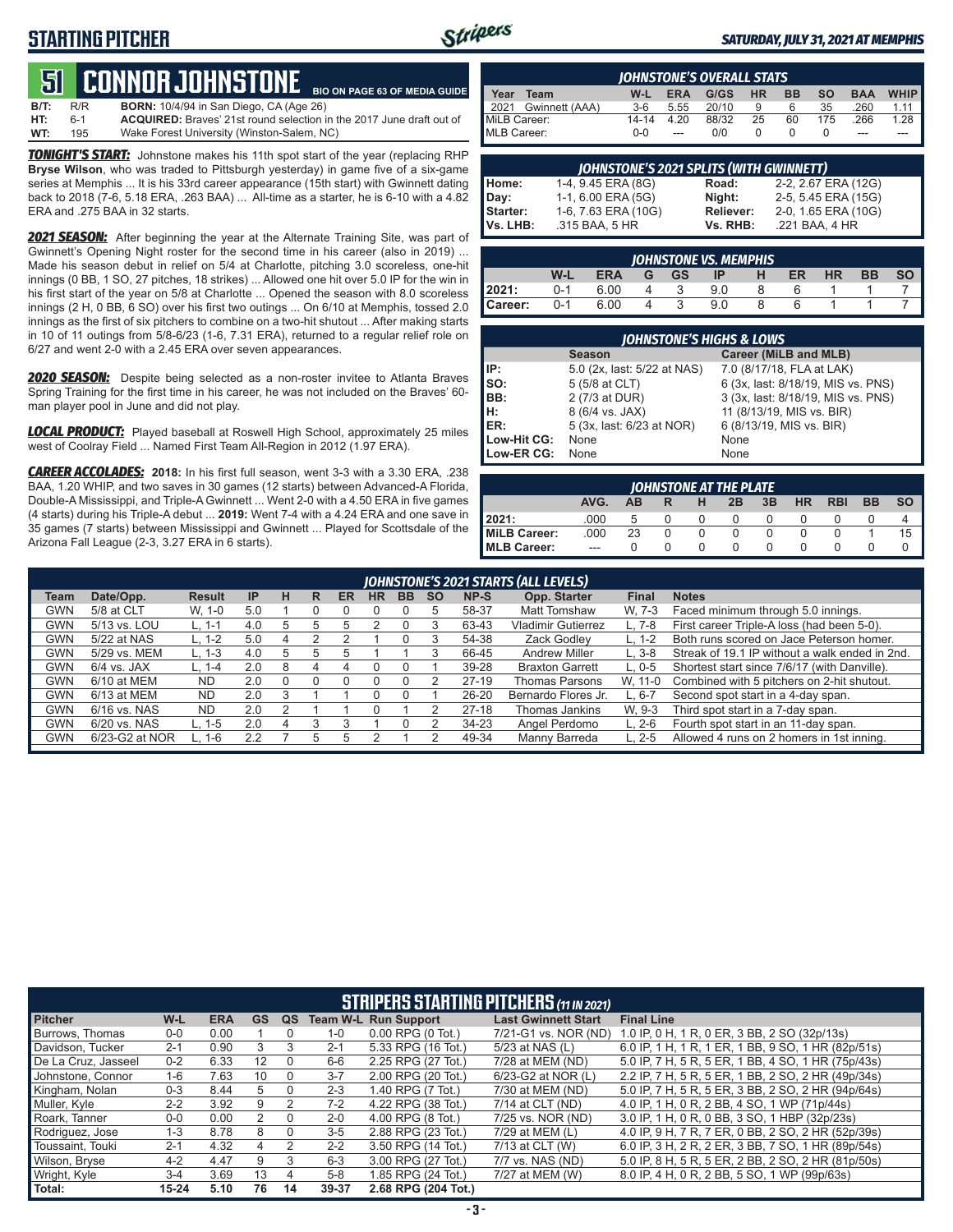### **BULLPEN**



#### *SATURDAY, JULY 31, 2021 AT MEMPHIS*

|                   | <b>STRIPERS PITCHING BREAKDOWN</b>                                                               |        |           |     |     |    |     |     |      |  |  |  |  |  |
|-------------------|--------------------------------------------------------------------------------------------------|--------|-----------|-----|-----|----|-----|-----|------|--|--|--|--|--|
|                   | <b>BAA</b><br>$W-L$<br><b>BB</b><br><b>HR</b><br><b>SO</b><br><b>ERA</b><br><b>ER</b><br>IP<br>R |        |           |     |     |    |     |     |      |  |  |  |  |  |
| Starters:         | $15 - 24$                                                                                        | 5.10   | 325.0     | 193 | 184 | 51 | 133 | 324 | .262 |  |  |  |  |  |
| <b>Relievers:</b> | $24 - 13$                                                                                        | - 3.41 | 332.2     | 142 | 126 | 39 | 126 | 391 | .224 |  |  |  |  |  |
| Total:            | 39-37                                                                                            | 4.24   | 657.2 335 |     | 310 | 90 | 259 | 715 | .243 |  |  |  |  |  |
|                   | IR/Scored: 53/21 (39.6%)<br><b>Saves/Opp:</b> 13/25 (52.0%) <b>Holds:</b> 27                     |        |           |     |     |    |     |     |      |  |  |  |  |  |

|                       | <b>PITCHING BY MONTH</b> |            |       |     |     |           |           |           |            |  |  |  |  |
|-----------------------|--------------------------|------------|-------|-----|-----|-----------|-----------|-----------|------------|--|--|--|--|
|                       | W-L                      | <b>ERA</b> | IP    | R   | ER  | <b>HR</b> | <b>BB</b> | <b>SO</b> | <b>BAA</b> |  |  |  |  |
| May:                  | 14-10                    | 3.50       | 211.0 | 90  | 82  | 28        | 65        | 240       | 222        |  |  |  |  |
| June:                 | $9 - 16$                 | 4.55       | 213.2 | 115 | 108 | 26        | 94        | 223       | 263        |  |  |  |  |
| July:                 | $16 - 11$                | 4.64       | 233.0 | 130 | 120 | 36        | 100       | 252       | .245       |  |  |  |  |
| August:<br>September: |                          |            |       |     |     |           |           |           |            |  |  |  |  |

| <b>RELIEF SUMMARY (CURRENT STRIPERS ONLY, GWINNETT STATS ONLY)</b> |         |            |    |           |            |               |              |                    |                                                    |                         |  |
|--------------------------------------------------------------------|---------|------------|----|-----------|------------|---------------|--------------|--------------------|----------------------------------------------------|-------------------------|--|
| <b>Pitcher</b>                                                     | W-L     | <b>ERA</b> | G  | <b>GF</b> | <b>HLD</b> | <b>SV/OPP</b> | <b>IR/RS</b> | <b>Last Outing</b> | <b>Last Final Line</b>                             | <b>Scoreless Streak</b> |  |
| Arano, Victor                                                      | $0 - 1$ | 3.66       | 19 |           | 3          | 1/3           | 2/0          | 7/29 at MEM        | 1.0 IP, 2 H, 0 R, 0 BB, 2 SO (13p/13s)             | 3G (3.0 IP)             |  |
| Biddle, Jesse (L)                                                  | $0 - 1$ | 2.16       |    |           |            | 0/1           | 7/3          | 7/29 at MEM        | 1.0 IP, 1 H, 0 R, 2 BB, 3 SO (28p/13s)             | 2G (2.0 IP)             |  |
| Bradford, Chasen                                                   | $3 - 0$ | 3.93       | 23 | 3         | 5          | 0/1           | 2/2          | 7/28 at MEM        | 1.0 IP, 1 H, 1 R, 1 ER, 0 BB, 2 SO, 1 HR (14p/14s) | -4G                     |  |
| Burrows, Thomas (L)                                                | $2 - 0$ | 2.96       | 20 |           | 3          | 0/0           | 15/6         | 7/28 at MEM        | 1.0 IP, 1 H, 0 R, 2 BB, 1 SO (25p/12s)             | 1G (1.0 IP)             |  |
| De La Cruz, Jasseel                                                | $1 - 0$ | 1.93       |    |           |            | 0/0           | 0/0          | 7/10 vs. NAS       | 3.0 IP, 0 H, 0 R, 3 BB, 3 SO (49p/28s)             | 2G (4.0 IP)             |  |
| Flaa, Jay                                                          | $0 - 1$ | 5.89       | 18 | 5         |            | 1/1           | 2/0          | 7/29 at MEM        | 1.0 IP, 0 H, 0 R, 0 BB, 1 SO (17p/11s)             | 2G (2.0 IP)             |  |
| Horacek, Mitch (L)                                                 | $1 - 2$ | 5.14       | 12 |           |            | 0/0           | 3/3          | 7/28 at MEM        | 1.0 IP, 0 H, 0 R, 1 BB, 1 SO (13p/6s)              | 1G (1.0 IP)             |  |
| Johnstone, Connor                                                  | $2 - 0$ | 1.65       | 10 |           |            | 0/0           | 5/3          | 7/29 at MEM        | 1.0 IP, 0 H, 0 R, 0 BB, 1 SO (13p/9s)              | 1G (1.0 IP)             |  |
| Kelley, Trevor                                                     | $1 - 2$ | 1.90       | 20 |           | 3          | 0/2           | 4/1          | 7/28 at MEM        | BS, 1.0 IP, 1 H, 1 R, 0 ER, 0 BB, 1 SO (16p/12s)   | $-1G$                   |  |
| Lee, Dylan (L)                                                     | $3 - 1$ | 2.15       | 21 | 5         | 3          | 0/1           | 3/0          | 7/28 at MEM        | Loss, 0.1 IP, 1 H, 1 R, 0 ER, 0 BB, 0 SO (5p/5s)   | $-1G$                   |  |
| Lopez, Yoan                                                        | $3 - 2$ | 3.78       |    | 5         | 2          | 0/1           | 2/2          | 7/30 at MEM        | Hold, 1.0 IP, 0 H, 0 R, 0 BB, 2 SO (11p/8s)        | 4G (4.0 IP)             |  |
| Minter, A.J. (L)                                                   | $0 - 0$ | 0.00       |    | 4         |            | 4/4           | 0/0          | 7/30 at MEM        | Save, 1.0 IP, 0 H, 0 R, 1 BB, 2 SO (23p/12s)       | 4G (4.0 IP)             |  |
| Newcomb, Sean (L)                                                  | $0 - 0$ | 3.00       | 6  | 5         |            | 1/1           | 0/0          | 7/16 at CLT        | Save, 1.0 IP, 0 H, 0 R, 0 BB, 3 SO, 1 HB (15p/10s) | 2G (2.0 IP)             |  |
| Roark, Tanner                                                      | $3 - 1$ | 3.58       | 14 |           |            | 1/2           | 0/0          | 7/30 at MEM        | Win, 2.0 IP, 2 H, 2 R, 2 ER, 1 BB, 3 SO (40p/24s)  | $-1G$                   |  |
| Rodriguez, Jose                                                    | $0 - 0$ | 3.60       |    |           |            | 0/0           | 0/0          | 5/26 vs. MEM       | 1.0 IP, 2 H, 1 R, 1 ER, 0 BB, 1 SO, 1 HR (13p/10s) | $-2G$                   |  |
| Webb, Jacob                                                        | $0 - 1$ | 2.76       | 16 | 13        |            | 3/3           | 0/0          | 7/28 at MEM        | 1.0 IP, 1 H, 0 R, 0 BB, 0 SO (20p/15s)             | 4G (4.0 IP)             |  |

| <b>SCORELESS INNINGS STREAKS (10-PLUS INNINGS)</b> |           |                    |                       |  |  |  |  |  |  |  |
|----------------------------------------------------|-----------|--------------------|-----------------------|--|--|--|--|--|--|--|
| <b>Pitcher</b>                                     | Length    | <b>Dates</b>       | <b>Stats</b>          |  |  |  |  |  |  |  |
| Bradford, C.                                       | 16.0 IP   | 5/7-6/13 (10G)     | 1-0, 6 H, 3 BB, 12 SO |  |  |  |  |  |  |  |
| Wright, K                                          | $12.0$ IP | $5/25 - 6/5$ (3GS) | 1-0, 11 H, 3 BB, 8 SO |  |  |  |  |  |  |  |
| Roark, T.                                          | 11.0 IP   | $6/4 - 6/20$ (5G)  | 1-0, 8 H, 4 BB, 11 SO |  |  |  |  |  |  |  |

## **54 VICTOR ARANO** *- RHP - 26 YRS - COSAMALOAPAN, MEXICO*

- **• 2021 with GWN: 5/14 vs. LOU:** Earned GWN's first save of 2021 (1.0 IP, 1 H). **• 2021 with ATL:** Recalled on 5/8, but did not pitch ... Optioned on 5/10 ... DFA'd
- and outrighted to Gwinnett on 6/6.
- **• Spring Training:** 0-1, 34.71 ERA, .538 BAA, 1 SV in 3G with Atlanta. **• 2020:** Was a member of Philadelphia's 60-man player pool, but spent the entire year at the Alternate Site in Lehigh Valley ... DFA'd by the Phillies on 1/18.
- **• 2019:** Limited to just 6G with Triple-A Lehigh Valley (2-0, 0.00 ERA in 3G) and Philadelphia (1-0, 3.86 ERA in 3G) ... Was on injured list from 4/20-end of season (right elbow inflammation).
- **• Acquired:** Claimed off waivers from Philadelphia (1/22/21) ... Originally signed by the Los Angeles Dodgers as a non-drafted free agent (4/4/13).
- **• MLB Career:** 3-2, 2.65 ERA, .224 BAA, 3 SV in 73G with Philadelphia (2017-19).

## **48 JESSE BIDDLE** *- LHP - 29 YRS - PHILADELPHIA, PA*

- **• 2021 with GWN: 5/22-6/13:** Posted a 1.50 ERA (1 ER in 6.0 IP) over 6G ... **6/23- 7/17:** Had a 0.00 ERA (0 ER in 5.1 IP) and .211 BAA (4 H, 3 BB, 12 SO) over 6G.
- **• 2021 with ATL:** Had his contract selected on 4/17, pitched in 8G with the Braves (0-0, 8.44 ERA, 10 ER in 10.2 IP) ... DFA'd on 5/17, outrighted to Gwinnett on 5/19.
- **• Spring Training:** 0-0, 3.00 ERA, .257 BAA, 2 SV in 9G with Cincinnati ... Released on 3/26 after re-signing as MiLB FA on 12/11/20.
- **• 2020:** Opened the year at Cincinnati's Alternate Training Site ... Contract selected on 8/25 (0-0, 0.00 ERA, 0 ER in 0.2 IP in 1G) ... Placed on 10-day injured list on 8/29 (left shoulder impingement) and missed the remainder of the year.
- **• Acquired:** MiLB FA (4/2/21) ... Originally Philadelphia's 1st-round pick (27th overall) in 2010 out of Germantown Friends High School (Philadelphia, PA).
- **• MLB Career:** 6-2, 5.07 ERA, .261 BAA, 1 SV in 99G with ATL (2018-19, 2021), SEA (2019), TEX (2019), CIN (2020).

## **28 CHASEN BRADFORD** *- RHP - 31 YRS - LAS VEGAS, NV*

- **• 2021 with GWN:** All 3 of his wins have been 2.0-IP outings: 5/15 vs. LOU (1 H, 0 R, 2 SO), 6/16 vs. NAS (3 H, 1 ER, 3 SO), and 6/24 at NOR (0 H, 0 R, 1 BB, 3 SO) ... **5/7-6/13:** Posted team-best 16.0-IP scoreless streak over 10G (6 H, 3 BB, 12 SO).
- **• 2020:** Re-signed by Seattle to an MiLB deal on 1/15, but was not included on the Mariners' 60-man player pool ... Did not play.
- **• 2019:** Split time between Seattle (0-0, 4.86 ERA, 1 SV in 12G) and Triple-A Tacoma (0-0, 6.75 ERA, 1 SV in 5G).
- **• Acquired:** MiLB FA (3/15/21) ... Originally the New York Mets' 35th round pick in 2011 out of the University of Central Florida.
- **• MLB Career:** 7-0, 3.89 ERA, .253 BAA, 1 SV in 86G with NYM, SEA (2017-19).

|                | <b>PITCHER AWARDS &amp; HONORS</b>  |                         |
|----------------|-------------------------------------|-------------------------|
| <b>Pitcher</b> | <b>Award/Date</b>                   | <b>Stats</b>            |
| Wilson, B.     | AAA East Pitcher of Week (6/28-7/4) | 0-0, 7.0 IP, 0 ER, 7 SO |

## **49 THOMAS BURROWS** *- LHP - 26 YRS - FLORENCE, AL*

- 2021 with GWN: 5/26 vs. MEM: Earned his first win (1.0 IP, 0 H, 0 R, 2 SO) **6/20-7/2:** Struck out 12 over 7.0 scoreless IP (3 H, 1 BB) in 5G ... **7/15 at CLT:** Improved to 2-0 (1.0 IP, 0 H, 0 R, 0 BB, 1 SO) in 11-10 win ... **7/21-G2 vs. NOR:** Made the first start of his pro career (ND, 1.0 IP, 0 H, 1 R, 0 ER, 3 BB, 2 SO).
- **• MLB.com Prospect Rankings:** #20 (Braves Top 30).
- **• Spring Training:** 0-1, 6.75 ERA, .222 BAA, 0 SV in 4G with Atlanta.
- **• 2020:** Was an NRI to Spring Training, but not included on 60-man player pool.
- **• 2019:** Went 2-4 with a 4.42 ERA, .221 BAA, and 7 saves (7-for-9) in 43G between Double-A Mississippi and Gwinnett ... Stranded 16 of 17 inherited runners with the Stripers (94.1%) ... Won Atlanta's Bill Lucas Award for community service.
- **• Acquired:** Via trade with Seattle (1/11/17) ... Originally the Mariners' 4th-round pick in 2016 out of the University of Alabama.

## **45 JAY FLAA** *- RHP - 29 YRS - BISMARCK, ND*

- **• 2021 with GWN: 5/13-6/24:** Did not allow an ER over his first 10G (1 R in 11.0 IP, 7 H, 9 BB, 15 SO, .171 BAA) ... **7/18 at CLT:** Earned his first save with GWN, tossing 1.0 IP (1 H, 1 ER, 0 BB, 2 SO) in a come-from-behind 13-12 victory.
- **• 2021 with ATL:** From 5/23-5/30, went 0-0 with a 27.00 ERA (4 ER in 1.1 IP) in 1G ... Outrighted to Gwinnett on 7/13.
- **• 2021 with BAL:** Selected by Baltimore on 4/26 and made his MLB debut on 4/27 vs. the NY Yankees (1.1 IP, 2 BB, 1 SO, struck out Aaron Judge) ... Optioned on 4/28, appeared in 1G with Triple-A Norfolk (0-0, 16.20) ... DFA'd on 5/8.
- **• Spring Training:** 0-0, 3.38 ERA, .200 BAA, 0 SV in 3G with Baltimore.
- **• 2020:** Was not on Baltimore's 60-man player pool, did not play.
- **• 2019:** Went 2-5 with a 4.69 ERA, .256 BAA, and 5 SV in 40G (3 starts) between Double-A Bowie and Norfolk (2-3, 5.24 ERA, 4 SV in 29G during Triple-A debut).
- **• Acquired:** Claimed off waivers from Baltimore (5/11/21) ... Originally the Orioles' 6th-round pick in 2015 out of North Dakota State University (Fargo, ND).
- **• MLB Career:** 0-0, 13.50 ERA, .300 BAA in 2G with Baltimore, Atlanta (2021).

## **59 MITCH HORACEK** *- LHP - 29 YRS - LITTLETON, CO*

- **• 2021 Season:** Opened the year with GWN, going 1-2 with a 4.76 ERA and .250 BAA in 10G ... Was on the Development List from 5/25-5/30 and 6/2-6/15 ... Transferred to Advanced-A Rome on 7/9 and went 1-0 with a 2.25 ERA and .167 BAA in 4G ... Rejoined the Stripers on 7/20.
- **• Spring Training:** Did not pitch in Atlanta's MLB camp.
- **• 2020:** Signed with Minnesota, but was not on the Twins' 60-man player pool.
- **• 2019:** Pitched for both Double-A Hartford (4-0, 2.48 ERA in 34G) and Triple-A Albuquerque (1-1, 18.75 ERA in 12G) in the Colorado Rockies organization.
- **• Acquired:** MiLB FA (3/25/21) ... Originally Baltimore's 9th-round pick in 2013 out of Dartmouth College (Hanover, NH).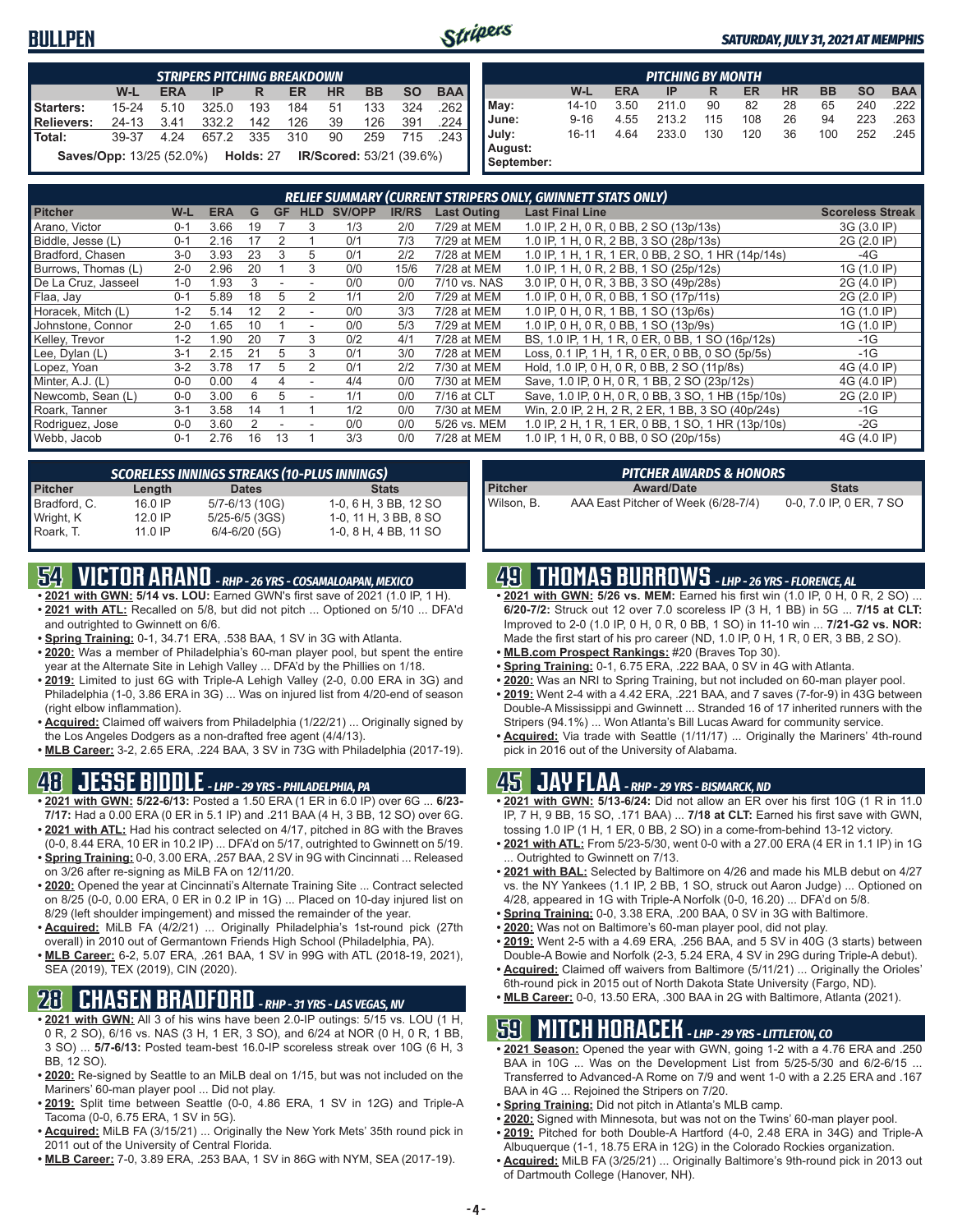## **43 TREVOR KELLEY** *- RHP - 27 YRS - PROVIDENCE, RI*

- **• 2021 with GWN: Is 1-0 with a 0.00 ERA (1 R, 0 ER in 7.0 IP) and .087 BAA (2 H, 3 BB, 12 SO) over his last 6G since 7/11** ... **5/12-6/27:** Allowed runs in just 2 of 13G for a 1.72 ERA (3 ER in 15.2 IP, 13 H, 6 BB, 15 SO, .241 BAA).
- **• Spring Training:** Did not pitch in Chicago Cubs' MLB camp ... Released on 4/23. **• 2020:** Pitched in 4G with Philadelphia, going 0-0 with a 10.80 ERA ... Outrighted on 8/14 and spent the rest of the season at the Phillies Alternate Site.
- **• 2019:** In 52G with Triple-A Pawtucket, went 5-5 with a 1.79 ERA, .216 BAA, and 12 SV ... Was an International League Midseason and Postseason All-Star and a *Baseball America* Triple-A All-Star ... Led IL in appearances and was T-1st in saves ... Made MLB debut on 7/2 at Toronto and logged 10G with Boston (0-3, 8.64 ERA).
- **• Acquired:** MiLB FA (4/28/21) ... Originally Boston's 36th-round pick in 2015 out of the University of North Carolina at Chapel Hill.
- **• MLB Career:** 0-3, 9.26 ERA, .347 BAA, 0 SV in 14G with BOS (2019), PHI (2020).

- **• 2021 with GWN: 5/4 at CLT:** Earned the win in his Stripers' debut (2.0 IP, 1 H, 1 R, 0 ER, 0 BB, 3 SO in 10-9 win in 12 innings) ... **6/11 at MEM:** Recorded his first pro hit, a double (1-for-2, R) ... **5/26-7/9:** Had a 1.65 ERA (3 ER in 16.1 IP, 9 H, 2 BB, 12 SO) and .161 BAA over 12G.
- **• Spring Training:** 0-0, 0.00 ERA, 0 SV in 2G with Miami ... Released on 3/29.
- **• 2020:** Was a non-roster invite to Marlins Spring Training, but was not on Miami's 60-man player pool ... Did not play.
- **• 2019:** Logged 45G between Double-A Jacksonville (0-3, 1.91 ERA, .176 BAA, 13 SV in 32G) and Triple-A New Orleans (1-3, 4.71 ERA, .329 BAA, 0 SV in 13G).
- **• Acquired:** MiLB FA (4/15/21) ... Originally Miami's 10th-round pick in 2016 out of Cal State Fresno (Fresno, CA).

## **55 YOAN LOPEZ** *- RHP - 28 YRS - NUEVA GERONA, CUBA*

- **• 2021 with GWN:** Has a pair of wins in extra innings, 6/9-G2 at MEM (1.0 IP, 1 H, 0 R in 3-1 win in 8 innings) and 6/18 vs. NAS (1.0 IP, 2 H, 1 R, 0 ER, 1 SO in 8-7 win in 10 innings).
- **• 2021 with ARI:** Began the season on Arizona's Opening Day roster ... In 2 stints, went 0-0 with a 6.57 ERA (9 ER in 12.1 IP) and 0 SV (0-for-3) in 13G ... DFA'd on 5/20, traded to Atlanta on 5/22 and optioned to Gwinnett.
- **• Spring Training:** 1-0, 4.91 ERA, .214 BAA, 0 SV in 8G with Arizona.
- **• 2020:** In 20G with Arizona, went 0-1 with a 5.95 ERA, .269 BAA, and 2 holds.
- **• 2019:** Set MLB career highs in G (70) and holds (21), going 2-7 with a 3.41 ERA, .232 BAA, and 1 SV (1-for-4) with the D-backs.
- **• Acquired:** Via trade with Arizona in exchange for CF Deivi Estrada (5/22/21) ... Originally signed by the D-backs as a NDFA out of Cuba (1/16/15).
- **• MLB Career:** 2-8, 4.25 ERA, .252 BAA, 1 SV in 113G with Arizona (2018-21).

## **33 A.J. MINTER** *- LHP - 27 YRS - TYLER, TX*

- **• 2021 with GWN:** Optioned on 7/18 ... **Is 4-for-4 in save chances over 4G since joining the Stripers (4.0 IP, 0 H, 0 R, 3 BB, 5 SO)**.
- **• Gwinnett Career:** Has logged 41G in 3 seasons (2017, 2019, 2021), going 3-4 with a 3.64 ERA, 1.31 WHIP, .242 BAA, and 9 saves.
- **• 2021 with ATL:** In 42 relief appearances, is 1-4 with a 4.86 ERA (18 ER in 33.1 IP) and .264 BAA ... Had a 6.23 ERA over 7G in July before being optioned.
- **• Spring Training:** 0-0, 4.91 ERA, .344 BAA, 1 SV in 8G with Atlanta.
- **• 2020:** Posted a career-low 0.83 ERA in 22 relief outings with Atlanta, going 1-1 with a .200 BAA over 21.2 IP ... Made 5 appearances in the Postseason (1-0, 3.00 ERA, .182 BAA), including a spot start in Game 5 of the NLCS vs. the LA Dodgers (3.0 IP, 1 H, 0 R, 0 BB, 7 SO in ND, Braves lost 7-3).
- **• Acquired:** Braves' CB-B pick (75th overall) in 2015 out of Texas A&M.
- **• MLB Career:** 9-13, 3.92 ERA, .251 BAA, 20 SV in 181G with Atlanta (2017-21) ... Pitched in the 2018 and 2020 Postseasons (1-0, 2.25 ERA in 7G, 1 start).

## **-- SEAN NEWCOMB** *- LHP - 28 YRS - BROCKTON, MA*

- **• 2021 with GWN:** Has been optioned 3 times, on 5/5, 6/30, and 7/31 ... **5/6-7/3:** Struck out 8 over 3.0 scoreless IP (1 H, 1 BB) in 3G ... **7/16 at CLT:** Struck out the side in the 9th for his first save (1.0 IP, 0 H, 0 R, 1 HB).
- **• Gwinnett Career:** 5-4 with a 2.77 ERA and .205 BAA in 21G (14GS) since 2017.
- **• 2021 with ATL:** In 26G in relief, is 2-0 with a 5.68 ERA, .250 BAA, and 1 SV.
- **• 2020:** Made just 4 starts with the Braves (0-2, 11.20 ERA) ... Spent most of the year at the Alternate Training Site at Coolray Field.
- **• Acquired:** Via trade with the Los Angeles Angels in exchange for SS Andrelton Simmons (11/12/15) ... Originally the Angels' 1st-round pick (15th overall) in 2014 out of the University of Hartford (West Hartford, CT).
- **• MLB Career:** 24-23, 4.27 ERA, .243 BAA, 2 SV in 135G (57GS) with Atlanta (2017-21) ... In 6G during the 2018-19 Postseasons, went 1-0 with a 1.08 ERA.

## **57 TANNER ROARK** *- RHP - 34 YRS - WILMINGTON, IL*

- **• 2021 with GWN: 6/10 at MEM:** Tossed 2.0 innings in relief (1 H, 0 R, 1 BB, 1 SO) for first win ... **6/4-6/20:** Pitched 11.0 scoreless innings over 5G (8 H, 4 BB, 11 SO, .205 BAA) ... **7/13 at CLT:** Notched his first save since 2015 with Washington (2.0 IP, 3 H, 1 ER, 0 BB, 2 SO in 5-3 win) ... **In 2 spot starts (7/17 at CLT, 7/25 vs. NOR), is 0-0 with a 0.00 ERA (0 ER in 5.0 IP, 1 H, 2 HB, 2 BB, 6 SO)**.
- **• 2021 with ATL:** Contract selected on 6/24, but did not pitch before being optioned back to Gwinnett on 6/27.
- **• 2021 with TOR:** Was on Toronto's Opening Day roster, went 0-1 with a 6.43 ERA in 3G (1 start) ... Released by the Blue Jays on 5/3.
- **• Spring Training:** 2-1, 8.44 ERA, .295 BAA in 4 starts with Toronto.
- **• 2020:** Made 11 starts with the Blue Jays, going 2-3 with a 6.80 ERA and .309 BAA.
- **• 2019:** Went 10-10 with a 4.35 ERA and .275 BAA in 31 starts with CIN and OAK.
- **• Acquired:** MiLB FA (5/10/21) ... Originally Texas's 25th-round pick in 2008 out of the University of Illinois at Urbana-Champaign.
- **• MLB Career:** 76-68, 3.85 ERA, .254 BAA, 1 SV in 227G (184 starts) with WSH, CIN, OAK, TOR (2013-21) ... Pitched in 2014 and 2016 Postseasons with **58. Nationals (0-1, 3.86 ERA in 3G, 1 start).**<br>Mationals (0-1, 3.86 ERA in 3G, 1 start). **DYLAN LEE** *- LHP - 26 YRS - DINUBA, CA*

## **71 JACOB WEBB** *- RHP - 27 YRS - RIVERSIDE, CA*

- **• 2021 with GWN: Is 3-for-3 in save chances despite posting a 6.00 ERA (2 ER in 3.0 IP, 4 H, 0 BB, 4 SO, 1 HB) in those outings** ... **5/26-6/9:** Struck out 5 over 5.0 IP (0 R, 2 H, 0 BB) in 5G.
- **• 2021 with ATL:** Recalled 4 times (4/7, 4/10, 6/5, 6/17) ... In 17G with the Braves, is 1-2 with a 5.29 ERA (10 ER in 17.0 IP) and a .324 BAA.
- **• Spring Training:** 1-0, 2.57 ERA, .222 BAA, 2 HLD in 7G with Atlanta ... Optioned to the Alternate Training Site in Gwinnett on 3/25.
- **• 2020:** Assigned to the Alternate Training Site on 7/19, but missed over a month with a right shoulder strain (placed on 60-day injured list on 7/20) ... Activated on 9/8 and went 0-0 with a 0.00 ERA (0 ER in 10.0 IP) and .200 BAA in 8G ... Made his MLB Postseason debut, going 0-0 with a 9.00 ERA (3 ER in 3.0 IP) in 3G.
- **• 2019:** Made his MLB debut with Atlanta, going 4-0 with a 1.39 ERA (5 ER in 32.1 IP), .205 BAA, 9 holds, and 2 saves (2-for-4) in 36G ... Also logged 10G with Gwinnett (0-1, 6.97 ERA, .225 BAA, 1 SV).
- **• Acquired:** Braves' 18th-round pick in 2014 out of Tabor College (Hillsboro, KS).
- **• MLB Career:** 5-2, 2.28 ERA, .243 BAA, 2 SV in 61G with Atlanta (2019-21).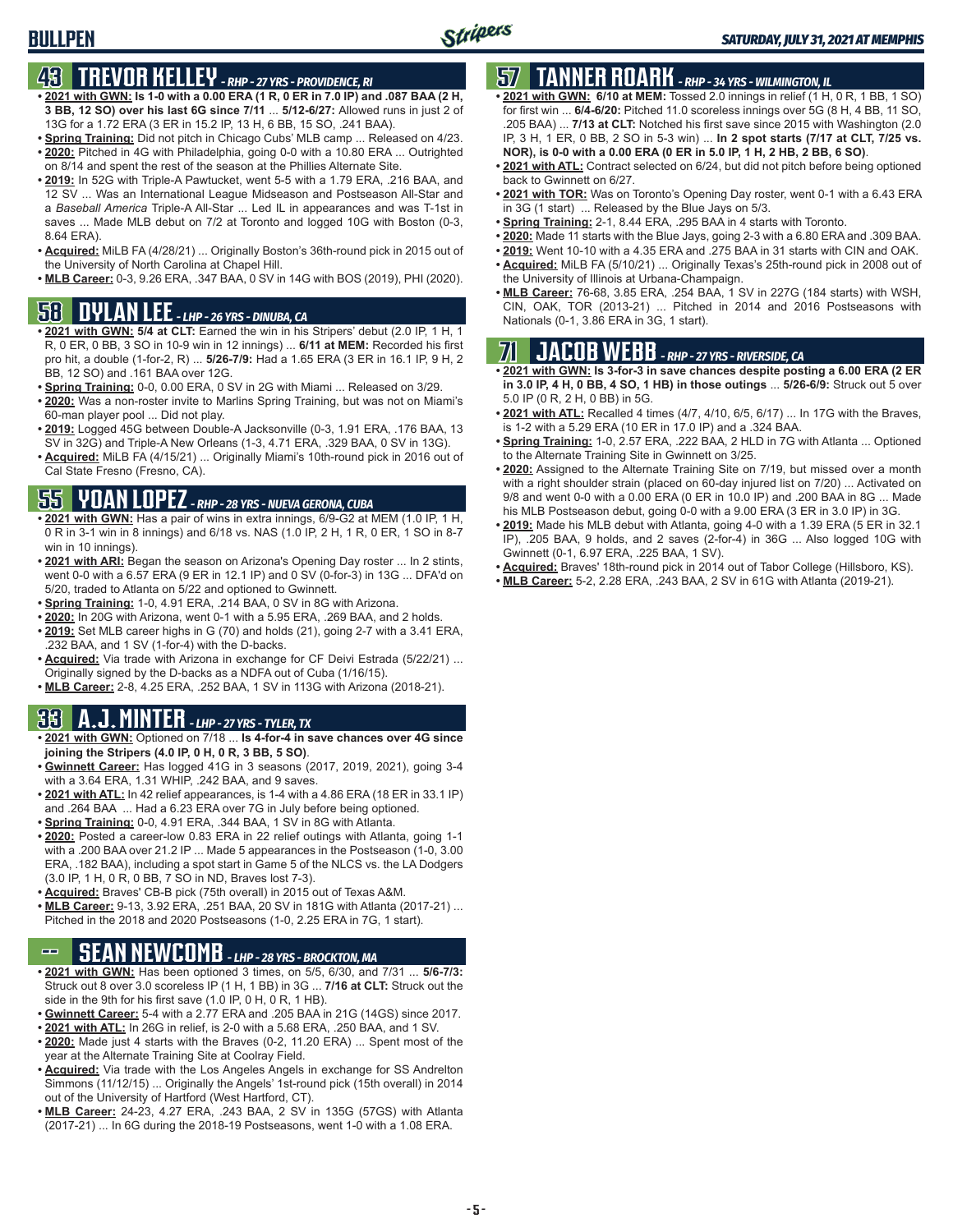#### Stripers **OFFENSE** *SATURDAY, JULY 31, 2021 AT MEMPHIS TOTAL:* .252, 104 HR, .775 OPS *RISP:* .269, 31 HR, .828 OPS *RUNS/INNING: 1 2 3 4 5 6 7 8 9 X TOT Vs. LHP:* .256, 45 HR, .812 OPS *RISP/2O:* .259, 16 HR, .822 OPS **Stripers:** 58 40 35 41 45 43 55 45 34 12 408 *Vs. RHP:* .250, 59 HR, .754 OPS *LOADED:* **Opponents:** 48 42 45 41 25 42 35 25 18 14 335

|                | <b>HOME RUNS</b><br><b>MULTI-GAMES</b> |                |                |                          |                |                |                |                        |                                                   |                          |                |                          |
|----------------|----------------------------------------|----------------|----------------|--------------------------|----------------|----------------|----------------|------------------------|---------------------------------------------------|--------------------------|----------------|--------------------------|
|                |                                        |                |                |                          |                |                |                |                        |                                                   |                          |                |                          |
| Player         | 1 <sub>R</sub>                         | 2R             | 3R             | <b>GS</b>                | Tot.           |                |                | Off LH Off RH Team W-L | Last HR with Gwinnett (Regular Season)            | <b>Hit</b>               | <b>RBI</b>     | <b>HR</b>                |
| <b>Almonte</b> |                                        |                | ۰              |                          | 3              |                | $\overline{ }$ | $3-0$                  | 5/30/21 vs. MEM, 1R (RH Connor Jones)             | 8                        | 5              |                          |
| Arcia          | 10                                     | 3              |                |                          | 13             | 6              |                | $7 - 4$                | 7/3/21 at DUR, 1R/Leadoff (RH Shane Baz)          | 16                       | 8              | $\overline{A}$           |
| Brugman        | $\overline{\phantom{0}}$               |                |                |                          |                |                |                | $0 - 0$                |                                                   | $\overline{\phantom{a}}$ |                |                          |
| Camargo        | 4                                      | 4              |                |                          | 9              | 5              | 4              | $5 - 3$                | 7/30/21 at MEM, 2R (LH Connor Thomas)             | 20                       | 8              | 1                        |
| Casteel        |                                        | $\overline{2}$ |                |                          | 3              | $\overline{2}$ |                | $2 - 1$                | 6/24/21 at NOR, GS (LH Zac Lowther)               | 6                        | 5              |                          |
| Contreras      | 4                                      | 3              |                |                          | 8              |                | $\overline{7}$ | $7 - 1$                | 7/29/21 at MEM, 2R (RH Angel Rondon)              | 6                        | 6              |                          |
| d'Arnaud       | $\overline{\phantom{0}}$               | ٠              | ٠              | $\overline{\phantom{a}}$ | ٠              |                |                | $0 - 0$                |                                                   | $\overline{\phantom{a}}$ | ۰              | $\overline{\phantom{a}}$ |
| Demeritte      | $\overline{\phantom{a}}$               | $\overline{2}$ |                | 3                        | 12             | 6              | 6              | $11 - 1$               | 7/27/21 at MEM, 1R (LH Tyler Webb)                | 10                       | 8              |                          |
| Ervin          | 3                                      | 2              |                | ٠                        | 6              | 4              | 2              | $4 - 2$                | 7/14/21 at CLT, 1R (LH Hunter Schryver)           | 5                        | $\overline{7}$ |                          |
| Goins          |                                        |                | ٠              | $\overline{\phantom{a}}$ | $\overline{2}$ |                |                | $1 - 1$                | 7/4/21 at DUR, 2R (RH Joe Ryan)                   | 12                       | 6              | $\sim$                   |
| Gore           |                                        |                |                |                          |                |                |                | $0 - 0$                |                                                   | 3                        |                |                          |
| Heredia        |                                        |                |                |                          |                |                |                | $0 - 0$                |                                                   |                          | ۰              |                          |
| Inciarte       | $\blacksquare$                         |                |                |                          |                |                |                | $0 - 0$                |                                                   |                          | ٠              |                          |
| Jackson        | 4                                      | 4              |                | $\overline{2}$           | 11             | 8              | 3              | $5-2$                  | 7/28/21, 1R (LH Matthew Liberatore), 2nd of Gm.   | 11                       | 10             | 3                        |
| Kazmar Jr.     | 4                                      | 2              |                | ۰                        | $\overline{ }$ | $\overline{2}$ | 5              | $4 - 3$                | 7/22/21 vs. NOR, 1R (RH Eric Hanhold)             | 6                        | 5              |                          |
| Kipnis         | 2                                      | 2              |                | $\sim$                   | 5              |                | 5              | $4 - 1$                | 7/14/21 at CLT, 1R (RH Ofreidy Gomez)             | 10                       | 7              |                          |
| Lucrov         |                                        | ۰              |                | ٠                        | $\overline{2}$ |                | $\overline{2}$ | $1 - 1$                | 6/10/21 at MEM, 3R (RH Grant Black)               | 4                        | 3              |                          |
| Martinez       |                                        |                |                |                          |                |                |                | $0 - 0$                |                                                   | $\overline{2}$           |                |                          |
| Morales        |                                        |                |                | $\overline{\phantom{a}}$ |                |                |                | $1 - 0$                | 5/7/21 at CLT, 3R (RH Joe De Carlo)               |                          |                |                          |
| Pache          | 5                                      |                |                |                          | 6              | 3              | 3              | $3 - 2$                | 7/28/21 at MEM, 1R (LH Matthew Liberatore)        | 8                        | 5              |                          |
| Sanchez        | 3                                      |                |                |                          | 5              | 3              | 2              | $3 - 1$                | 7/30/21 at MEM, 1R (LH Connor Thomas), 2nd of Gm. | 5                        | 5              | $\overline{A}$           |
| Snider         | $\overline{2}$                         |                |                |                          | 3              |                | 3              | $3-0$                  | 7/15/21 at CLT, 2R (RH Connor Sadzeck)            | 3                        | 2              |                          |
| Unroe          |                                        |                |                |                          |                |                |                | $0 - 0$                | 7/19/19 vs. ROC, 1R (RH Drew Hutchison)           |                          | ٠              |                          |
| <b>Waters</b>  |                                        | $\mathfrak{p}$ | $\overline{2}$ |                          | 8              | 4              | 4              | $4 - 3$                | 7/24/21 vs. NOR, 1R (RH Eric Hanhold)             | 17                       | 6              | $\overline{A}$           |
| Total:         | 56                                     | 30             | 11             | 7                        | 104            |                |                |                        |                                                   |                          |                |                          |

| <b>HOME RUN VARIANTS</b>                                  |            |    |    |                |           |                                  |           |            |            |            |                |                 | <b>PINCH HITTERS</b> |                                        |                |              |                                        |                |
|-----------------------------------------------------------|------------|----|----|----------------|-----------|----------------------------------|-----------|------------|------------|------------|----------------|-----------------|----------------------|----------------------------------------|----------------|--------------|----------------------------------------|----------------|
| Back-to-Back Homers (2x):                                 |            |    |    |                |           |                                  |           |            |            |            | Player         | AVG.            | AB                   | н                                      | 2B             | 3B           | <b>HR</b>                              | <b>RBI</b>     |
| Almonte (GS) / Snider, 5/7 at CLT (1st Inning)            |            |    |    |                |           |                                  |           |            |            |            | Almonte        | 1.000           |                      |                                        | 0              | 0            | $\Omega$                               | 2              |
| Jackson (2R) / Contreras, 7/14 at CLT (1st Inning)        |            |    |    |                |           |                                  |           |            |            |            | Arcia          | ---             | $\Omega$             | $\Omega$                               | $\Omega$       | 0            | $\Omega$                               | 0              |
|                                                           |            |    |    |                |           |                                  |           |            |            |            | Casteel        | .136            | 22                   | 3                                      |                | 0            |                                        | $\overline{4}$ |
| Back-to-Back-to-Back Homers (1x):                         |            |    |    |                |           |                                  |           |            |            |            | Contreras      | .500            | $\overline{2}$       |                                        | $\Omega$       | U            | $\Omega$                               | $\mathbf 0$    |
| Arcia (2R) / Camargo / Demeritte, 5/8 at CLT (6th Inning) |            |    |    |                |           |                                  |           |            |            |            | Demeritte      | .400            | 5                    | $\overline{2}$                         |                | $\Omega$     |                                        |                |
|                                                           |            |    |    |                |           |                                  |           |            |            |            | Ervin          | .222            | 9                    | $\overline{2}$                         | 0              | 0            |                                        | 3              |
| Pinch-Hit Homers (3x):                                    |            |    |    |                |           |                                  |           |            |            |            | Goins          | .000            | $\overline{2}$       | $\Omega$                               | $\Omega$       | 0            | $\mathbf 0$                            | $\mathbf 0$    |
| Demeritte (1R), 5/12 vs. LOU (7th Inning)                 |            |    |    |                |           |                                  |           |            |            |            | Gore           | .200            | 5                    |                                        | $\Omega$       | 0            | $\mathbf 0$                            | $\mathbf 0$    |
| Casteel (2R), 6/3 vs. JAX (7th Inning)                    |            |    |    |                |           |                                  |           |            |            |            | Jackson        | .000            |                      | $\mathbf 0$                            | $\mathbf 0$    | $\Omega$     | $\mathbf 0$                            | $\mathbf 0$    |
| Ervin (2R), 7/7 vs. NAS (6th Inning)                      |            |    |    |                |           |                                  |           |            |            |            | Kazmar Jr.     | .000            | $\overline{7}$       | $\Omega$                               | $\Omega$       | $\Omega$     | $\Omega$                               | $\Omega$       |
| Leadoff (Game) Homers (3x):                               |            |    |    |                |           |                                  |           |            |            |            | Lee            | .000            |                      | $\Omega$                               | $\Omega$       | 0            | $\mathbf 0$                            | $\mathsf 0$    |
| Waters (2x), 5/19 at NAS, 7/22 vs. NOR                    |            |    |    |                |           |                                  |           |            |            |            | Lucrov         | .000            | 3                    | $\Omega$                               | $\Omega$       | $\Omega$     | $\Omega$                               | $\mathbf 0$    |
| Arcia (1x), 7/3 at DUR                                    |            |    |    |                |           |                                  |           |            |            |            | <b>Morales</b> | .000            | 2                    | $\Omega$                               | $\Omega$       | 0            | $\mathbf 0$                            | $\mathbf 0$    |
|                                                           |            |    |    |                |           |                                  |           |            |            |            | Pache          | .000            |                      | $\Omega$                               | $\Omega$       | $\Omega$     | $\Omega$                               | $\mathbf 0$    |
| Walk-Off Homers (1x):                                     |            |    |    |                |           |                                  |           |            |            |            | Sanchez        | .000            | 6                    | $\Omega$                               | $\Omega$       | 0            | $\mathbf 0$                            | 0              |
| Arcia (Solo), 5/16 vs. LOU (9th Inning)                   |            |    |    |                |           |                                  |           |            |            |            | Snider         | .077            | 13                   |                                        | $\Omega$       | $\Omega$     | 0                                      | $\mathbf 0$    |
|                                                           |            |    |    |                |           |                                  |           |            |            |            | Unroe          | .000            | $\overline{4}$       | $\Omega$                               | $\Omega$       | 0            | $\mathbf 0$                            | $\mathbf 0$    |
|                                                           |            |    |    |                |           |                                  |           |            |            |            | Totals:        | .131            | 84                   | 11                                     | $\overline{2}$ | $\mathbf{0}$ | 3                                      | 10             |
|                                                           |            |    |    |                |           |                                  |           |            |            |            |                |                 |                      |                                        |                |              |                                        |                |
|                                                           |            |    |    |                |           |                                  |           |            |            |            |                |                 |                      |                                        |                |              |                                        |                |
|                                                           |            |    |    |                |           | <b>STRIPERS BATTING BY MONTH</b> |           |            |            |            |                |                 |                      | <b>HITTING STREAKS (10-PLUS GAMES)</b> |                |              |                                        |                |
|                                                           | <b>AVG</b> | G  | 2B | 3B             | <b>HR</b> | <b>RBI</b>                       | <b>SB</b> | <b>OBP</b> | <b>SLG</b> | <b>OPS</b> | Player         | Length/Dates    |                      |                                        |                | <b>Stats</b> |                                        |                |
| May:                                                      | .254       | 24 | 43 | 2              | 36        | 138                              | 24        | .366       | .445       | .811       | Arcia          | 13G (5/4-5/18)  |                      |                                        |                |              | .393 (22-56), 4 2B, 7 HR, 17 R, 12 RBI |                |
| June:                                                     | .227       | 25 | 36 | 3              | 21        | 88                               | 23        | .308       | .357       | .665       | Contreras      | 13G (7/10-7/27) |                      |                                        |                |              | .385 (20-52), 5 2B, 7 HR, 14 R, 20 RBI |                |
| July:                                                     | .273       | 27 | 51 | $\overline{2}$ | 47        | 159                              | 21        | .352       | .486       | .838       | Demeritte      | 10G (6/2-7/21)  |                      |                                        |                |              | .372 (16-43), 2 2B, 3 HR, 10 R, 8 RBI  |                |
| August:                                                   |            |    |    |                |           |                                  |           |            |            |            |                |                 |                      |                                        |                |              |                                        |                |
| Sontombor:                                                |            |    |    |                |           |                                  |           |            |            |            |                |                 |                      |                                        |                |              |                                        |                |

**September:**

|                     | . HITTER AWARDS & HONORS '                                                  |                                           |
|---------------------|-----------------------------------------------------------------------------|-------------------------------------------|
| <b>Player</b>       | <b>Award/Date</b>                                                           | <b>Stats</b>                              |
| Waters<br>Contreras | Sirius XM All-Star Futures Game (7/11)<br>AAA East Player of Week (7/13-18) | Game: 1-1, BB<br>.462, 3 2B, 3 HR, 12 RBI |

|                |                | <b>ON-BASE STREAKS (15-PLUS GAMES)</b> |
|----------------|----------------|----------------------------------------|
| Player         | Length/Dates   | <b>Stats</b>                           |
| <b>Camargo</b> | 18G (6/18-7/8) | .303 (20-66), 6 2B, 2 HR, 7 RBI, 7 BB  |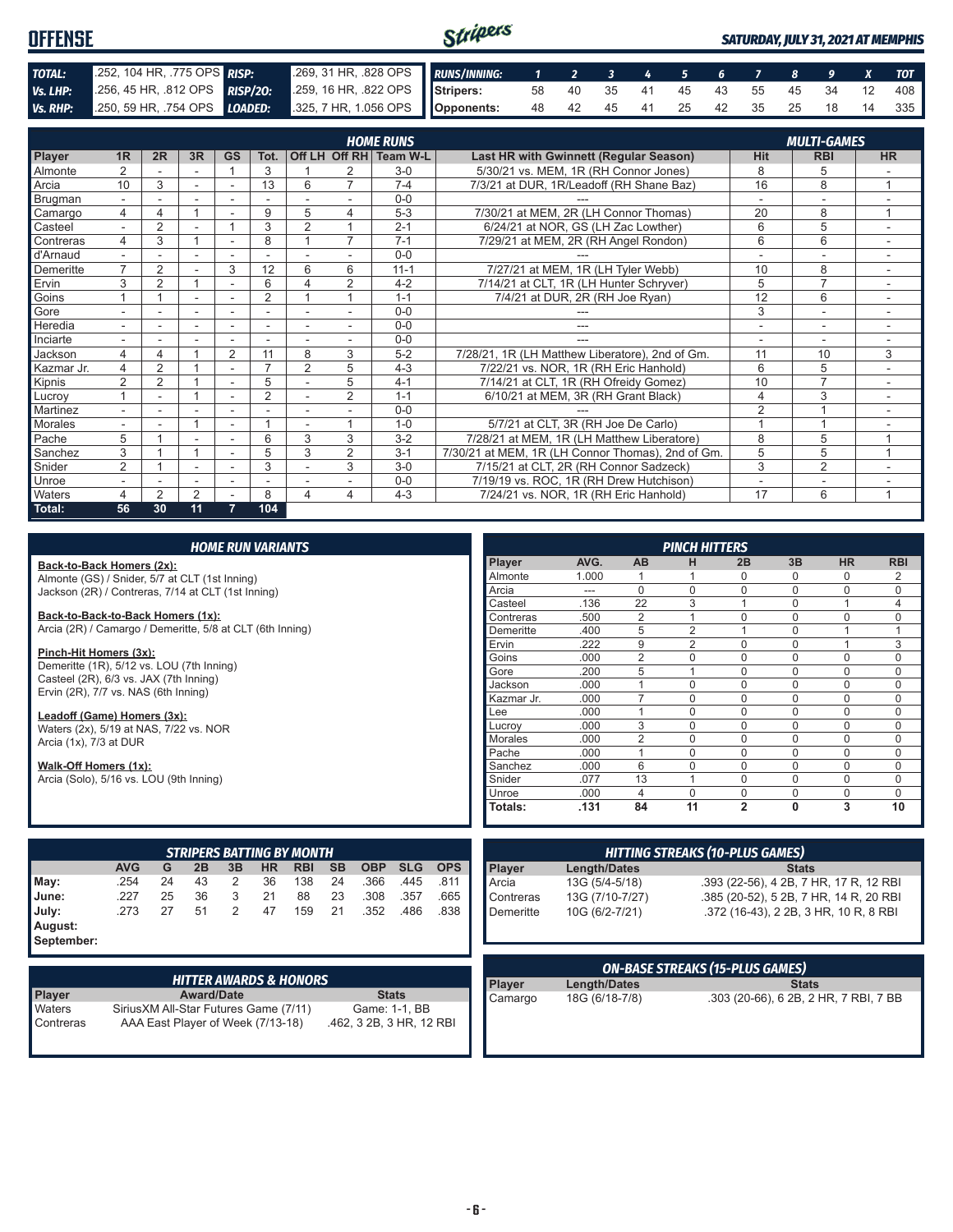*SEASON WITH GWN:*.303, 13 HR, 28 RBI, 5 SB, .932 OPS *HIT STREAK:* 2G (2-5) *7/30 at MEM:*DNP *SERIES:* .--- (0-0)

- **• 2021 with GWN: Has reached base safely in 47 of 51G (92.1%)** ... **5/4-5/18:** Hit safely in first 13G (.393, 7 HR, 17 R, 12 RBI, 2 SB, 1.301 OPS) ... **5/9 at CLT:** Tied GWN's single-game homer record with 3 solo blasts (3-for-4, 4 R, 4 RBI) ... **5/15 vs. LOU:** Launched game-winning solo HR (#6) in 8th ... **5/16 vs. LOU:** Blasted walk-off solo HR (#7) in 9th ... **6/10 at MEM:** Set season high with 4 hits (4-for-5, 2B, 2 R) ... **6/18 vs. NAS:** Went 3-for-5 with 3 XBH, including solo HR (#11) and game-tying 2B in 10th, scored walk-off winning run ... **6/5-6/23:** Posted 14G onbase streak, batting .333 (17-for-51, 4 2B, 3 HR, 11 R, 8 RBI, 1 SB, 6 BB).
- **• 2021 with ATL:** Recalled on 7/4 ... Hit .204 (10-for-49, 1 2B, 2 HR, 5 R, 9 RBI) in 17G ... Optioned back to Gwinnett on 7/31.
- **• 2021 with MIL:** Was on Milwaukee's Opening Day roster and batted .091 (1-for-11, 1 RBI) in 4G before being traded to Atlanta on 4/6 (sent to Alternate Site).
- **• 2020:** Spent 59 games with the Brewers, batting .260 (10 2B, 1 3B, 5 HR, 22 R, 20 RBI, 2 SB) ... Played in 2 Postseason games (.143, 1-for-7, 1 HR, 2 RBI).
- **• Acquired:** Via trade with Milwaukee in exchange for RHP Chad Sobotka and RHP Patrick Weigel (4/6/21) ... Originally signed by Milwaukee as a NDFA (10/22/10).
- **• MLB Career:** .242, 70 2B, 7 3B, 44 HR, 189 RBI, 40 SB in 559G with MIL, ATL (2016-21) ... Played in the Postseason from 2018-20 (.295, 4 HR, 6 RBI in 13G).

## **17 JOHAN CAMARGO** *- INF - 27 YRS - PANAMA CITY, PANAMA*

*SEASON WITH GWN:*.323, 9 HR, 29 RBI, 0 SB, .928 OPS *HIT STREAK:* 5G (8-22) *7/30 at MEM:* 2-4, 2B, HR, R, 4 RBI *SERIES:* .389 (7-18), 2 2B, HR, 6 RBI

- **• Leaderboard:** Entering 7/31, ranks among Triple-A East top 10 in AVG (4th, .323), OBP (4th, .405), R (4th, 46), H (6th, 71), and OPS (9th, .928).
- **• 2021 with GWN: Ranks 4th in batting in Triple-A East since 6/10, hitting .353 (53-for-150, 12 2B, 1 3B, 6 HR, 28 R, 23 RBI, .976 OPS)** ... **5/4-5/22:** Hit safely in each of his first 9G (.364, 2 2B, 3 HR, 13 R, 8 RBI) ... **5/8 at CLT:** Notched his first career multi-HR game (2-for-4, 2 HR, 2 RBI) ... **6/5 vs. JAX:** Started 5-4-3 triple play, Gwinnett's first since 5/28/19 at TOL ... **6/10 at MEM:** Homered for first time since 5/8 (2-run, #4) in 4-for-5, 2-RBI effort ... **6/18-7/8:** Posted a team-best 18G on-base streak (.303, 20-for-66, 6 2B, 2 HR, 9 R, 7 RBI, 7 BB, .387 OBP) ... **7/18 at CLT:** Hit a 2-out, 2-run HR (#8) in 9th for a 12-11 lead (GWN had trailed 11-3) ... **7/30 at MEM:** Tallied season-high 4 RBI (2-for-4, 2B, HR #9) in 8-7 win.
- **• Gwinnett Career:** Has hits in 86 of 113G (76.1%) since 2017, batting .334 (147 for-440, 32 2B, 2 3B, 18 HR, 79 R, 75 RBI, 1 SB, .938 OPS).
- **• 2021 with ATL:** In 6 stints with the Braves, batting .000 (0-for-16, 1 R) in 15G.
- **• 2020:** Made Braves' Opening Day roster and batted .200 (8 2B, 4 HR, 16 R, 9 RBI) in 35G ... Added to the NLCS roster in place of injured Adam Duvall prior to Game 2 and played in 4G (.250, 2-for-8, 1 2B, 1 RBI).
- **• Acquired:** NDFA (7/2/10) out of Panama City, Panama.
- **• MLB Career:** .257, 68 2B, 4 3B, 34 HR, 144 RBI, 2 SB in 364G with Atlanta (2017- 21) ... Played in 2018 and 2020 Postseasons (.087, 1 2B, 1 RBI in 8G).

## **9 RYAN CASTEEL** *- 1B/C - 30 YRS - CHATTANOOGA, TN*

*SEASON WITH GWN:*.250, 3 HR, 17 RBI, 0 SB, .740 OPS *HIT STREAK:* 1G (2-3) *7/30 at MEM:*2-3, 2B *SERIES:* .375 (3-8), 2B

- **• 2021 with GWN: 5/15-5/18:** Had 6 RBI in 3G span, including 5/15 vs. LOU (1 for-2, GW 3-run 2B, 3 RBI) and 5/16 vs. LOU (1-for-3, HR, 2 RBI) ... **6/2 vs. JAX:** Notched pinch-hit 2-run 2B ... **6/3 vs. JAX:** Hit pinch-hit 2-run HR (#2) ... **6/24 at NOR:** Crushed game-winning grand slam (#3) in 6-2 victory (1-for-4, 4 RBI), his 2nd career slam (first since 7/20/13 with Adv-A Modesto).
- **• 2020:** Was not on the Braves' 60-man player pool ... Did not play.
- **• 2019:** Played 118G with Double-A Mississippi, batting .263 (21 2B, 2 3B, 21 HR, 73 RBI, .811 OPS) ... Ranked 2nd in the Southern League in homers and RBI, 3rd in slugging (.477) ... Was his 2nd career 20-homer season (hit 22 in 2013).
- **• Acquired:** MiLB FA (3/14/21) ... Originally Colorado's 17th-round pick in 2010 out of Cleveland State Community College (Cleveland, TN).

## **24 WILLIAM CONTRERAS** *- C - 23 YRS - PUERTO CABELLO, VZ*

- *SEASON WITH GWN:*.364, 8 HR, 23 RBI, 0 SB, 1.220 OPS *HIT STREAK:* 2G (3-8) *7/30 at MEM:* 1-3, R *SERIES:* .308 (4-13), HR, 3 RBI
- **• 2021 with GWN: Leads Triple-A East in HR (T-1st, 8), RBI (23), and SLG (.803) since joining GWN on 7/8** ... **Has hit safely in 16 of 18G during his Triple-A debut (.364, 24-for-66, 5 2B, 8 HR, 18 R, 23 RBI, 1.220 OPS)** ... **7/13-7/18:** Named Triple-A East Player of the Week (.462, 12-for-26, 3 2B, 3 HR, 7 R, 12 RBI, 1.440 OPS) ... **7/10-7/27:** Posted a 13G hitting streak, tied for GWN's longest this year (.385, 20-for-52, 5 2B, 7 HR, 14 R, 20 RBI, 1.333 OPS).
- **• 2021 with ATL:** On the Braves' Opening Day roster ... Hit .204 (3 2B, 1 3B, 7 HR, 16 R, 21 RBI, .666 OPS) in 44G through 7/6 ... Optioned on 7/7.
- **• 2020:** Spent most of the year at the Alternate Training Site at Coolray Field ... Recalled by Atlanta for his MLB debut on 7/24 ... Hit .400 (4-for-10, 1 2B, 1 RBI) in 4G before being optioned on 7/29.
- **• Bloodlines:** Older brother is Chicago Cubs' C Willson Contreras.
- **• Acquired:** NDFA (2/1/15) out of Puerto Cabello, Venezuela.
- **• MLB Career:** .217, 4 2B, 1 3B, 7 HR, 22 RBI, 0 SB in 48G with Atlanta (2020-21).

# **14 TRAVIS d'ARNAUD** *- C - 32 YRS - LONG BEACH, CA*

Stripers

| <b>SEASON WITH GWN:</b> .000, 0 HR, 0 RBI, 0 SB, .500 OPS . | <b>HIT STREAK:</b> $-1G(0-1)$             |
|-------------------------------------------------------------|-------------------------------------------|
| 7/30 at MEM: 0-1, BB                                        | <b>SERIES:</b> .000 (0-1)                 |
|                                                             | and the second terms of the second second |

- **• MLB Rehab:** Joined Gwinnett on a rehab assignment on 7/30 ... Has been on Atlanta's 60-day IL since 5/2 (left thumb sprain).
- **• 2021 with ATL:** Prior to the injury on 5/1 at TOR, batted .220 (18-for-82, 4 2B, 2 HR, 5 R, 11 RBI, .594 OPS) in 23G with the Braves.
- **• 2020:** Won his first NL Silver Slugger Award, batting .321 (88-for-165, 8 2B, 9 HR, 19 R, 34 RBI, .919 OPS) in 44G with Atlanta ... In 12G during the Postseason, hit .286 (12-for-42, 2 2B, 2 HR, 4 R, 10 RBI, .856 OPS).
- **• Bloodlines:** Will be the second d'Arnaud to play for Gwinnett, joining his brother Chase (played 22G in 2016, hit .255 with 6 2B, 1 3B, 1 HR, 4 RBI, 7 SB).
- **• Acquired:** MLB FA (11/24/19) ... Originally Philadelphia's 1st-round pick (37th overall) in 2007 out of Lakewood High School (Lakewood, CA).
- **• MLB Career:** .251, 93 2B, 5 3B, 74 HR, 276 RBI, 2 SB in 567G with NYM, LAD, TB, ATL (2013-21) ... Has appeared in the Postseason 3 times (2015 with NYM, 2019 with TB, 2020 with ATL), batting .207, 3 2B, 5 HR, 10 R, 19 RBI in 32G.

## **12 TRAVIS DEMERITTE** *- OF - 26 YRS - NEW YORK, NY*

*SEASON WITH GWN:*.318, 12 HR, 34 RBI, 5 SB, 1.107 OPS *HIT STREAK:* 7G (8-27)

- *7/30 at MEM:*1-3, 2B, R, RBI *SERIES:* .250 (4-16), 2B, HR, 3 RBI **• 2021 with GWN: In 13G in July, batting .333 (17-for-51, 2 2B, 6 HR, 15 R, 19 RBI, 4 SB, 1.129 OPS)** ... **5/4 at CLT:** Tallied 5 RBI (3-for-6, HR) to set GWN Opening Night record ... **6/2-7/21:** Posted 10G hitting streak (.372, 16-for-43, 2 2B, 3 HR, 10 R, 8 RBI, 1.041 OPS) ... **6/10-7/10:** Was on the IL ... **7/18 at CLT:** Notched season-high 4 hits (4-for-5, 3 R, 2 RBI, SB) ... **7/17-7/25:** Hit 3 grand
	- slams in 7G span (7/17 at CLT, 7/23 vs. NOR, 7/25 vs. NOR), raising his career total to 6 (4 with GWN) ... **7/27 at MEM:** Homered for 3rd straight game, GW solo blast (#12) in 1-0 win.
- **• Gwinnett Career:** In 136G since 2019, batting .295 (138-for-468, 39 2B, 2 3B, 32 HR, 101 R, 107 RBI, 9 SB, .989 OPS) with the Stripers.
- **• 2020:** Hit .172 with 1 2B, 4 RBI in 18G with Detroit ... DFA'd on 2/5/21.
- **• 2019:** Made his Triple-A debut with Gwinnett and was an IL All-Star (.286, 20 HR, 73 RBI, .944 OPS in 96G) ... Has 1 of the 9 20-HR seasons in GWN history ... Traded to Detroit on 7/31, made his MLB debut (.225, 3 HR, 10 RBI in 48G).
- **• Acquired:** Off Waivers from Detroit (2/12/21) ... Originally Texas' 1st-round pick (30th overall) in 2013 out of Winder-Barrow High School (Winder, GA).
- **• MLB Career:** .217, 8 2B, 2 3B, 3 HR, 14 RBI, 3 SB with Detroit (2019-20).

## **18 PHILLIP ERVIN** *- OF - 28 YRS - MOBILE, AL*

| <b>SEASON WITH GWN:</b> .191, 6 HR, 22 RBI, 10 SB, .647 OPS                             | <b>HIT STREAK:</b> $-1G(0-1)$ |
|-----------------------------------------------------------------------------------------|-------------------------------|
| 7/30 at MEM: PH, 0-1                                                                    | <b>SERIES:</b> .143 (1-7)     |
| $\sim$ 0004 with CIMBL CIO $\sim$ 1AV, Hit designs 2 mm HD (44) and tallied appear high |                               |

- **• 2021 with GWN: 6/2 vs. JAX:** Hit decisive 3-run HR (#1) and tallied season-high 4 RBI (1-for-4, R) ... **6/13 at MEM:** Belted game-tying 2-run HR (#2) with 2 outs in the 9th of an eventual 7-6 loss (1-for-3, 1 R, 2 RBI) ... **7/7 vs. NAS:** Clubbed game-tying 2-run pinch-hit HR (#5, 1-for-1, 2 RBI).
- **• 2020:** Between Cincinnati and Seattle, hit .149 with 3 2B, 4 RBI, 1 SB in 37G ... DFA'd by the Reds (8/28), Mariners (12/16), and Chicago Cubs (2/20/21).
- **• Acquired:** Off waivers from the Chicago Cubs (2/22/21) ... Originally Cincinnati's 1st-round pick (27th overall) in 2013 out of Samford University (Homewood, AL).
- **• MLB Career:** .247, 26 2B, 8 3B, 17 HR, 68 RBI, 15 SB in 237G with CIN, SEA (2017-20) ... Talled 7 of his 8 career triples in 2019 (ranked 7th in NL).

## **5 TERRANCE GORE** *- OF - 30 YRS - MACON, GA*

| <b>SEASON WITH GWN:</b> .267, 0 HR, 0 RBI, 13 SB, .769 OPS                        | <b>HIT STREAK:</b> $-3G(0-8)$ |
|-----------------------------------------------------------------------------------|-------------------------------|
| $7/30$ at MEM: $DNP$                                                              | <b>SERIES:</b> $--- (0-0)$    |
| • Leaderboard: Entering 7/31, ranks among Triple-A East top 10 in SB (T-9th, 13). |                               |

- **• 2021 with GWN:** Is 13-for-15 (86.7%) in stolen base attempts over 29G, has a pair of 2-steal games (5/18 at NAS, 6/18 vs. NAS) ... **6/9-G2 at MEM:** Stole 3rd and scored winning run in 8th inning of 3-1 victory ... **7/10 vs. NAS:** Notched seasonhigh 3 hits (3-for-3, 2B, R).
- **• 2020:** Logged 2G in his lone season with the Los Angeles Dodgers (0 PA).
- **• Acquired:** MiLB FA (2/18/21) ... Originally Kansas City's 20th-round pick in 2011 out of Gulf Coast Community College (Panama City, FL).
- **• MLB Career:** .224, 2 2B, 1 3B, 0 HR, 1 RBI, 40 SB in 102G with KC, CHC, LAD (2014-20) ... Played in the Postseason with KC (2014-15) and CHC (2018), going 0-for-2 with 3 R, 5 SB ... Won World Series with the Royals in 2015.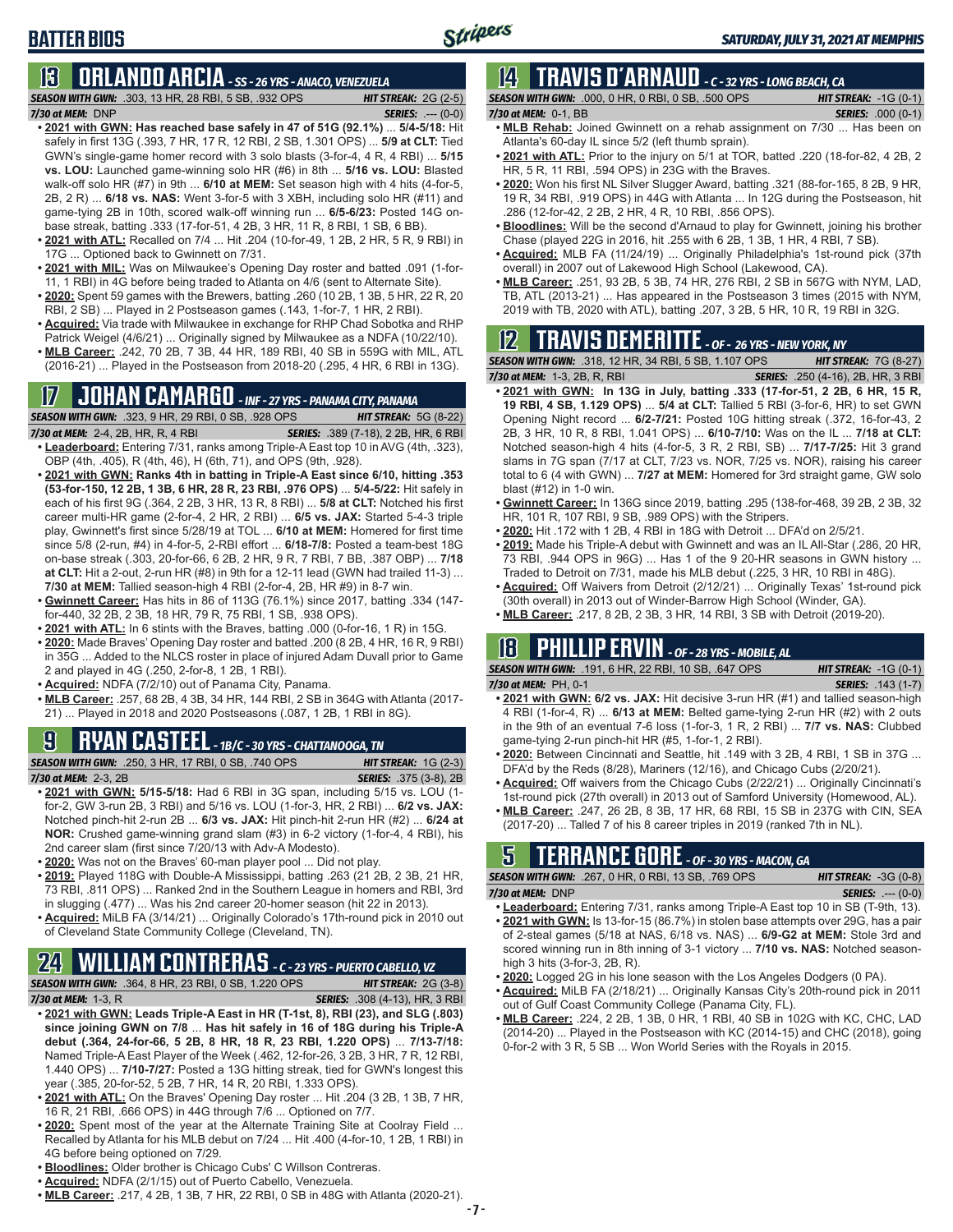## **4 SEAN KAZMAR JR.** *- INF - 36 YRS - VALDOSTA, GA*

*SEASON WITH GWN:*.211, 7 HR, 21 RBI, 3 SB, .642 OPS *HIT STREAK:* -1G (0-4) *7/30 at MEM:*0-4 *SERIES:* .222 (4-18)

- **• 600 Club: His 657 hits with GWN are T-1st in Atlanta Braves Triple-A history alongside Larry Whisenton** ... Is one of 5 in RICH/GWN history with 600 hits. **• Gwinnett Career:** Batting .264 (657-for-2485, 134 2B, 12 3B, 44 HR, 300 R, 291
- RBI, 26 SB) in 723G over 8 seasons ... Leads in career G, AB, H, TB (947), 2B, R, RBI ... Ranks 2nd in career 3B (12) ... Ranks 3rd in career HR (44).
- **• 2021 with GWN: 5/25 vs. MEM:** Lined a walk-off single in the 9th for a 2-1 win, his first career walk-off RBI with GWN ... **7/8-G1 vs. NAS:** Passed Joey Terdoslavich for 3rd on GWN career HR list (#42, 1-for-3, 2 RBI) ... **7/22 vs. NOR:** Passed Damon Hollins for 2nd on ATL Triple-A hits list (#649, 2-for-3, HR, 2 RBI) ... **7/28 at MEM:** Notched his 999th and 1,000th career Triple-A hits (2-for-5, R).
- **• 2021 with ATL:** Contract selected on 4/17, has spent 2 stints with Atlanta (4/17- 4/23, 5/4-5/7), going 0-for-2 ... Pinch hit on 4/17 at the Chicago Cubs, marking his first MLB appearance in 4,589 days since 9/23/08 with San Diego ... The last player with a bigger gap between MLB appearances was Ralph Winegarner (13 years, 14 days between 6/23/36 with CLE and 7/7/49 with STL).
- **• Acquired:** MiLB FA (12/7/20) ... Originally San Diego's 5th-round pick in 2004 out of the College of Southern Nevada.
- **• MLB Career:** .195, 1 2B, 0 3B, 0 HR, 2 RBI in 22G with San Diego (2008) and Atlanta (2021).

### **22 JASON KIPNIS** *- INF - 34 YRS - NORTHBROOK, IL*

*SEASON WITH GWN:*.268, 5 HR, 19 RBI, 0 SB, .828 OPS *HIT STREAK:* -1G (0-1) *7/30 at MEM:*DNP *SERIES:* .--- (0-0)

- **• 2021 with GWN: Has 5 multi-hit efforts in 10G since 7/6, batting .341 (14-for-41, 3 2B, 1 3B, 2 HR, 8 R, 10 RBI)** ... **5/28 vs. MEM:** Belted decisive 3-run HR (#1, 2-for-3, 3 RBI) ... **6/16 at NAS:** Hit game-winning HR (#2), a 2-run shot (2-for-4,, 2 RBI) ... **7/14 at CLT:** Fell a triple shy of the cycle (3-for-5, 2B, HR, 3 R, 2 RBI).
- **• 2020:** In his lone season with the Chicago Cubs, hit .237 (8 2B, 1 3B, 3 HR, 16 RBI, 1 SB) in 44G ... Played in 2G during the Postseason (0-for-3, 1 BB, 1 SO) ... Elected Free Agency on 10/28.
- **• Acquired:** MiLB FA (3/29/21) ... Originally Cleveland's 2nd-round pick in 2009 out of Arizona State University (Tempe, AZ).
- **• MLB Career:** .260, 260 2B, 24 3B, 126 HR, 545 RBI, 136 SB in 1,165G with CLE, CHC (2011-20) ... Was 2-time AL All-Star with the Indians (2013, 2015) ... Hit .192 (3 2B, 1 3B, 4 HR, 9 RBI) in 26G during the Postseason with CLE (2013, 2016-18) and CHC (2020).

## **20 JONATHAN MORALES** *- C - 26 YRS - ARROYO, PUERTO RICO*

*SEASON WITH GWN:*.135, 1 HR, 7 RBI, 0 SB, .336 OPS *HIT STREAK:* -1G (0-5)

- *7/30 at MEM:*Def. Replacement, 0-0 *SERIES:* .000 (0-5)
- **• 2021 with GWN: 5/7 at CLT:** Tied his single-game career high with 5 RBI, going 2-for-6 with a 3-run HR (#1) in the 9th.
- **• 2020:** Spent entire year at Braves Alternate Site in Gwinnett (no MLB debut) ... Played for Caguas of the Puerto Rican Winter League (.394, 3 HR, 9 RBI in 13G), earning PWL Postseason All-Star honors.
- **• 2019:** Hit .240 (13 2B, 2 HR, 27 R, 25 RBI) in 80G between Double-A Mississippi and Gwinnett ... Logged 1 game during the IL Playoffs (0-for-1, BB).
- **• Acquired:** Braves' 25th-round pick in 2015 out of Miami-Dade Community College.

## **15 CRISTIAN PACHE** *- OF - 22 YRS - SANTO DOMINGO CENTRO, D.R.*

*SEASON WITH GWN:*.236, 6 HR, 22 RBI, 4 SB, .701 OPS *HIT STREAK:* 1G (1-5) *7/30 at MEM:* 1-5, RBI *SERIES:* .133 (2-15), HR, 2 RBI

- **• MLB.com Prospect Ranks:** #1 (Braves Top 30), #10 (Top 100).
- **• 2021 with GWN: Hitting .275 (19-for-69, 1 2B, 4 HR, 16 R, 12 RBI, 3 SB) in his last 19G since 7/8** ... **5/29-6/1:** Assigned to rehab (right hamstring inflammation), played 1G before being activated/optioned on 6/2 ... **6/5 vs. JAX:** Went 3-for-6 with 2 2B, including game-tying 2-run 2B in 9th ... **6/10 at MEM:** Tallied his first career multi-HR game (3-for-5, 2 HR, 3 R, 4 RBI) ... **6/30 at DUR:** Notched last-AB GWRBI single in 9th for 2-1 win (2-for-3, 2B, RBI) ... **7/21 vs. NOR:** Homered in both games of a DH (#3-4, 2-for-6, 2 R, 2 RBI).
- **• 2021 with ATL:** On Atlanta's Opening Day roster for the first time ... Hit .111 (3 2B, 1 HR, 6 R, 4 RBI) in 22G ... Placed on IL twice, on 4/14 and 5/14 ... Was at the Alternate Training Site from 4/24-4/30.
- **• 2020:** Spent most of the year at the Alternate Training Site ... Made his MLB debut on 8/21 vs. Philadelphia (1-for-4) ... Played just 2G during regular season (.250) ... Also made MLB Postseason debut (.182, 1 2B, 1 HR, 4 R, 4 RBI in 12G).
- **• 2019:** Between Mississippi (104G) and Gwinnett (26G), hit .277 (36 2B, 9 3B, 12 HR, 63 R, 61 RBI, 8 SB, .802 OPS) in 130G ... Named a Southern League Postseason All-Star and MLB All-Star Futures Game participant.
- **• Acquired:** NDFA (7/4/15) out of Santo Domingo Centro, D.R.
- **• MLB Career:** .119, 3 2B, 0 3B, 1 HR, 4 RBI, 0 SB in 24G with Atlanta (2020-21).

### **2 YOLMER SANCHEZ** *- INF - 29 YRS - MARACAY, VENEZUELA SEASON WITH GWN:*.190, 5 HR, 21 RBI, 4 SB, .597 OPS *HIT STREAK:* 4G (5-15)

*7/30 at MEM:*2-3, 2 HR, 3 R, 2 RBI *SERIES:* .333 (5-15), 3 HR, 5 RBI

- **• 2021 with GWN: 5/7 at CLT:** Went 3-for-5 with 3 runs, 3 RBI and GWN's first triple of the year ... **6/9-G2 at MEM:** Stole home as part of a double-steal with Drew Waters, scored tying run in 3-1 win (1-for-2, R, SB) ... **6/16 vs. NAS:** After going 30G without a homer, launched his 1st of the year (3-run, 1-for-2, 3 RBI) ... **7/28 at MEM:** Hit a game-tying 2-run HR (#3) with 2 outs in 9th of 8-7 loss ... **7/30 at MEM:** Recorded 2nd career multi-HR game (1st since 5/2/15, CLT vs. SWB), hitting 2 solo shots (#4-5) including GW blast in 8th for 8-7 win (2-for-3, 3 R, 2 RBI).
- **• 2020:** Played 11G with the Chicago White Sox, batting .313 (3 2B, 1 HR, 1 RBI, 1.164 OPS) ... Made his MLB Postseason debut in the ALWCS (1G, no at-bat).
- **• Acquired:** MiLB FA (3/31/21) ... Originally a NDFA with Chi. White Sox (5/29/09). **• MLB Career:** .245, 113 2B, 24 3B, 32 HR, 215 RBI, 30 SB in 657G with the Chi.
- White Sox (2014-20) ... Won an AL Gold Glove in 2019 (.987 FPCT at 2B).

## **26 TRAVIS SNIDER** *- OF/INF - 33 YRS - KIRKLAND, WA*

| <b>SEASON WITH GWN: .183, 3 HR, 8 RBI, 1 SB, .644 OPS</b> | <b>HIT STREAK:</b> $1G(1-2)$ |
|-----------------------------------------------------------|------------------------------|
| 7/30 at MEM: 1-2, R                                       | <b>SERIES:</b> .250 (1-4)    |

- **• 2021 with GWN: 5/5-5/9:** Drew 8 walks in his first 3G ... **6/18 vs. NAS:** Homered for the first time since 5/7 at CLT, a solo shot (#2) as part of 6-run comeback in 8-7 win (1-for-3, 2 RBI) ... **7/15 at CLT:** Blasted go-ahead 2-run HR (#3) in 8th of 11-10 win (1-for-4, 2 RBI).
- **• 2020:** Signed by Miami on 7/24 and reported to the Marlins' Alternate Training Site in Jupiter, FL, but was released on 8/27 and did not reach the Majors.
- **• 2019:** Played for Triple-A Reno in Arizona's system (.294, 22 2B, 4 3B, 11 HR, 41 RBI, 3 SB, .899 OPS in 93G).
- **• Acquired:** MiLB FA (2/26/21) ... Originally Toronto's 1st-round pick (14th overall) in 2006 out of Henry M. Jackson High School (Mill Creek, WA).
- **• MLB Career:** .244, 100 2B, 7 3B, 54 HR, 212 RBI, 22 SB in 630G with TOR, PIT, BAL (2008-15) ... Played for PIT in Postseason from 2013-15 (1-for-4 in 3G).

## **11 Drew WATERS** *- OF - 22 YRS - ATLANTA, GA*

| <b>SEASON WITH GWN: .257, 8 HR, 27 RBI, 16 SB, .780 OPS</b> | <b>HIT STREAK:</b> $-1G(0-4)$    |
|-------------------------------------------------------------|----------------------------------|
| 7/30 at MEM: $0-4, R$                                       | <b>SERIES:</b> .278 (5-18), 2 2B |
|                                                             |                                  |

- **• Leaderboard:** Entering 7/31, ranks among Triple-A East top 10 in SB (T-4th, 16), R (T-6th, 44), and 2B (10th, 17).
- **• MLB.com Prospect Ranks:** #2 (Braves Top 30), #25 (Top 100 Prospects).
- **• 2021 with GWN: In July, leads Triple-A East in XBH (17), batting .306 (30-for-98, 11 2B, 1 3B, 5 HR, 23 R, 17 RBI, 4 SB, .950 OPS)** ... **5/15-6/10:** Hit .316 (25 for-79, 4 2B, 3 HR, 16 R, 9 RBI, 6 SB, .906 OPS) in 21G ... **5/18 at NAS:** Recorded first career multi-HR game (3-for-5, 2 HR, 3 RBI) and became the first GWN player to homer from both sides of the plate since Mel Rojas Jr. (7/7/16 at CLT) ... **5/19 at NAS:** Fell a triple shy of the cycle in first 4-hit game at Triple-A (4-for-5, 2B, HR, 2 R, 2 RBI, 2 SB) ... **6/9-G2 at MEM:** Lined RBI single in 8th (2-for-3, R, RBI) for last-at-bat 3-1 win ... **7/2-7/18:** Posted 13G on-base streak (.357, 20-for-56, 8 2B, 1 3B, 2 HR, 14 R, 10 RBI, 4 SB).
- **• Futures Game:** Played for the NL Team in the 2021 SiriusXM All-Star Futures Game on 7/11 at Coors Field (1-for-1, BB) ... Was the 7th active Gwinnett player selected to the game (1st since RHP Touki Toussaint in 2018).
- **• 2020:** Spent entire year at Braves Alternate Site in Gwinnett (no MLB debut).
- **• 2019:** Hit .309 (40 2B, 9 3B, 7 HR, 80 R, 52 RBI, 16 SB) in 134G with Double-A Mississippi and Gwinnett ... Won Southern League Batting Title (.319, best in MIS history) and Most Valuable Player (1st in MIS history) ... Ranked among MiLB top 5 in doubles (T-3rd, 40) and hits (5th, 163).
- **• Acquired:** Braves' 2nd-round pick in 2017 out of Etowah High School (Woodstock, GA) ... Named Gatorade Georgia Baseball Player of the Year in 2017.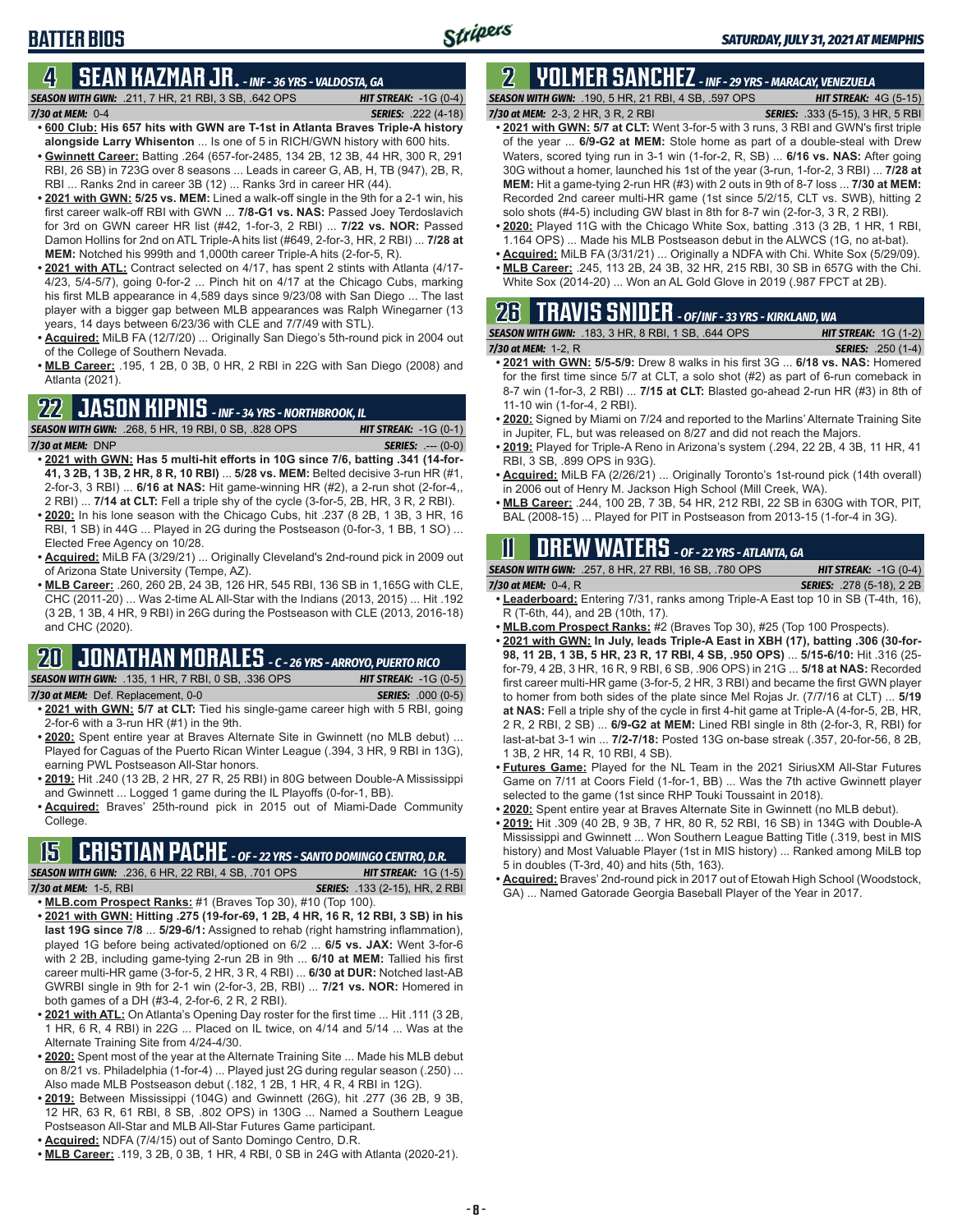## **SEASON SUMMARY**



### **TEAM HIGHS & LOWS**

| <b>OFFENSE:</b>  |  |
|------------------|--|
|                  |  |
|                  |  |
|                  |  |
|                  |  |
|                  |  |
|                  |  |
|                  |  |
|                  |  |
|                  |  |
|                  |  |
|                  |  |
|                  |  |
|                  |  |
|                  |  |
|                  |  |
|                  |  |
|                  |  |
| <b>PITCHING:</b> |  |
|                  |  |
|                  |  |
|                  |  |
|                  |  |
|                  |  |
|                  |  |
|                  |  |

### **INDIVIDUAL HIGHS & LOWS**

| <b>HITTING (GAME):</b> |  |
|------------------------|--|
|                        |  |
|                        |  |
|                        |  |
|                        |  |
|                        |  |
|                        |  |
|                        |  |
|                        |  |
|                        |  |
|                        |  |
|                        |  |
|                        |  |
|                        |  |
|                        |  |

#### **PITCHING (GAME):**

#### **DEFENSE (GAME):**

### **STREAKS**

#### **OFFENSIVE (LONGEST IN 2021 ONLY):**

#### **PITCHING (LONGEST IN 2021 ONLY):**

### **LAST TIME IT HAPPENED (GWINNETT REGULAR-SEASON HISTORY)**

| <b>TEAM OFFENSE:</b>  |  |
|-----------------------|--|
|                       |  |
|                       |  |
|                       |  |
|                       |  |
|                       |  |
|                       |  |
|                       |  |
|                       |  |
|                       |  |
|                       |  |
|                       |  |
|                       |  |
|                       |  |
|                       |  |
| <b>TEAM PITCHING:</b> |  |
|                       |  |
|                       |  |
|                       |  |
|                       |  |
|                       |  |
|                       |  |
|                       |  |
|                       |  |
|                       |  |

#### **TEAM DEFENSE:**

|  | Turn a Triple Play 6/5/21 vs. Jacksonville (Camargo-Kipnis-Snider) |
|--|--------------------------------------------------------------------|
|  |                                                                    |

### **TEAM MISCELLANEOUS:**<br>18-Run Margin of Victory....

### **TEAM MISCELLANEOUS**

Most Home Runs Allowed, Game .............................................6 (7/18 at Charlotte) Most Hit Batsmen, Game ..........................................................3 (6/11 at Memphis) Most Wild Pitches, Game ............................................ 3 (4x, last: 7/15 at Charlotte)

Most Double Plays Turned, Game .............................. 3 (5x, last: 7/16 at Charlotte) Most Triple Plays Turned, Game .......................................... 1 (6/5 vs. Jacksonville) Most Errors, Game ..................................................................3 (5/15 vs. Louisville) Most Stolen Bases Allowed, Game ...............................................4 (7/4 at Durham) Most Caught Stealing, Game .....................................1 (12x, last: 7/9 vs. Nashville)

| Largest Blown Lead (Loss) 3 Runs (3x, last: 7/4 at Durham, 3-0, 4-5) |
|----------------------------------------------------------------------|
|                                                                      |
|                                                                      |
|                                                                      |
|                                                                      |
|                                                                      |
|                                                                      |
|                                                                      |
|                                                                      |
|                                                                      |

### **INDIVIDUAL OFFENSE:**

**DEFENSE:**

| Never                                                                      |
|----------------------------------------------------------------------------|
|                                                                            |
|                                                                            |
|                                                                            |
|                                                                            |
|                                                                            |
|                                                                            |
| Homers, Both Sides of Plate  Drew Waters (5/18/21 at Nashville)            |
|                                                                            |
|                                                                            |
| Back-to-Back-to-Back Homers  Arcia/Camargo/Demeritte (5/8/21 at Charlotte) |
|                                                                            |
|                                                                            |
|                                                                            |
|                                                                            |
|                                                                            |
|                                                                            |
|                                                                            |
|                                                                            |
|                                                                            |
|                                                                            |
|                                                                            |

### **INDIVIDUAL PITCHING:**

| 9.0-Inning No-Hitter (Comb.) Wooten/Marksberry/Ramirez (6/30/16 at Louisville) |  |
|--------------------------------------------------------------------------------|--|
|                                                                                |  |
|                                                                                |  |
|                                                                                |  |
| 21 Consecutive Saves Converted Jairo Asencio (9/6/09-8/8/11)                   |  |
| 25.0-Inning Scoreless Streak Stephen Marek, 25.1 IP (6/6/10-8/2/10)            |  |